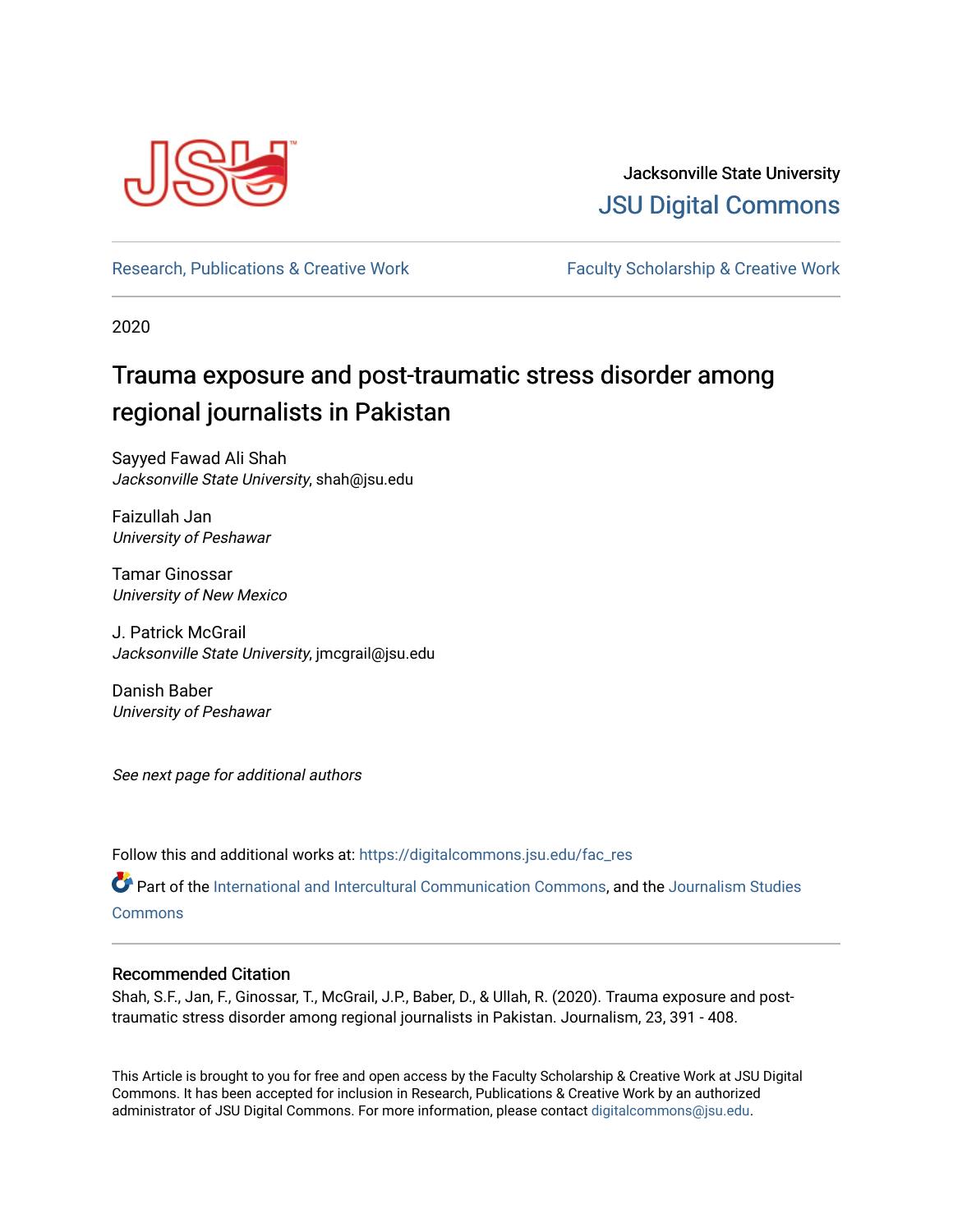# Authors

Sayyed Fawad Ali Shah, Faizullah Jan, Tamar Ginossar, J. Patrick McGrail, Danish Baber, and Rahman Ullah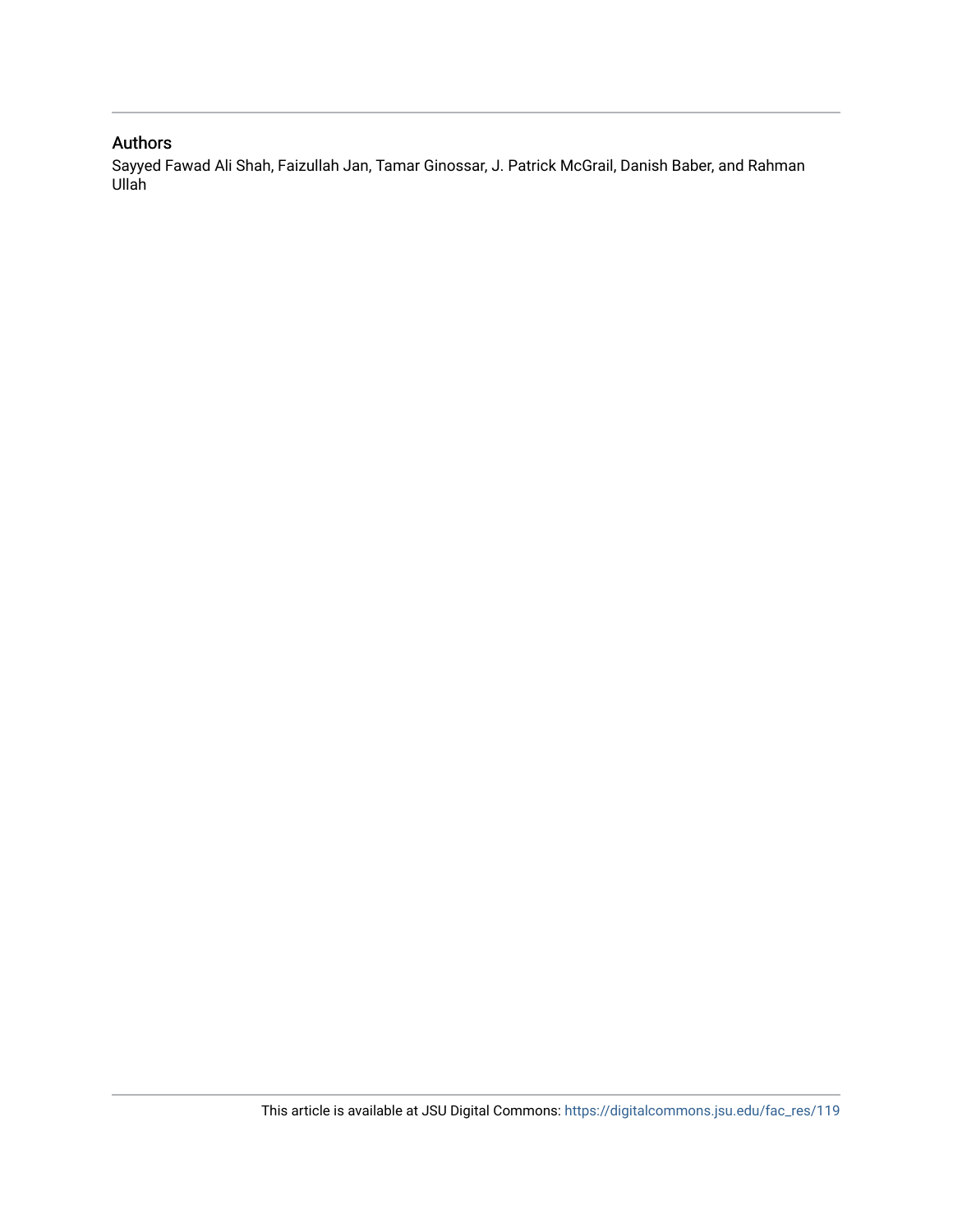# **Trauma exposure and post-traumatic stress disorder among regional journalists in Pakistan**

## **Abstract**

This study sought to examine work-related exposure to trauma and predictors of Post-Traumatic Stress Disorder (PTSD) symptoms among regional journalists in the Khyber Pakhtunkhwa (KP) province, a conflict-ridden area in northwest Pakistan. We recruited 216 KP journalists. Analysis of the surveys revealed a high prevalence of trauma exposure and PTSD symptoms. All of the participants had covered at least one trauma inducing event. Exposure to work-related trauma, active emotional coping and avoidant emotional coping were statistically significant factors associated with PTSD symptoms. This study is the first to highlight the severity of the impact of trauma on regional journalists in Pakistan.

**Keywords:** *Health/Mental Health, Journalism (profession), International/Transnational Journalism, Journalism, Local Journalism*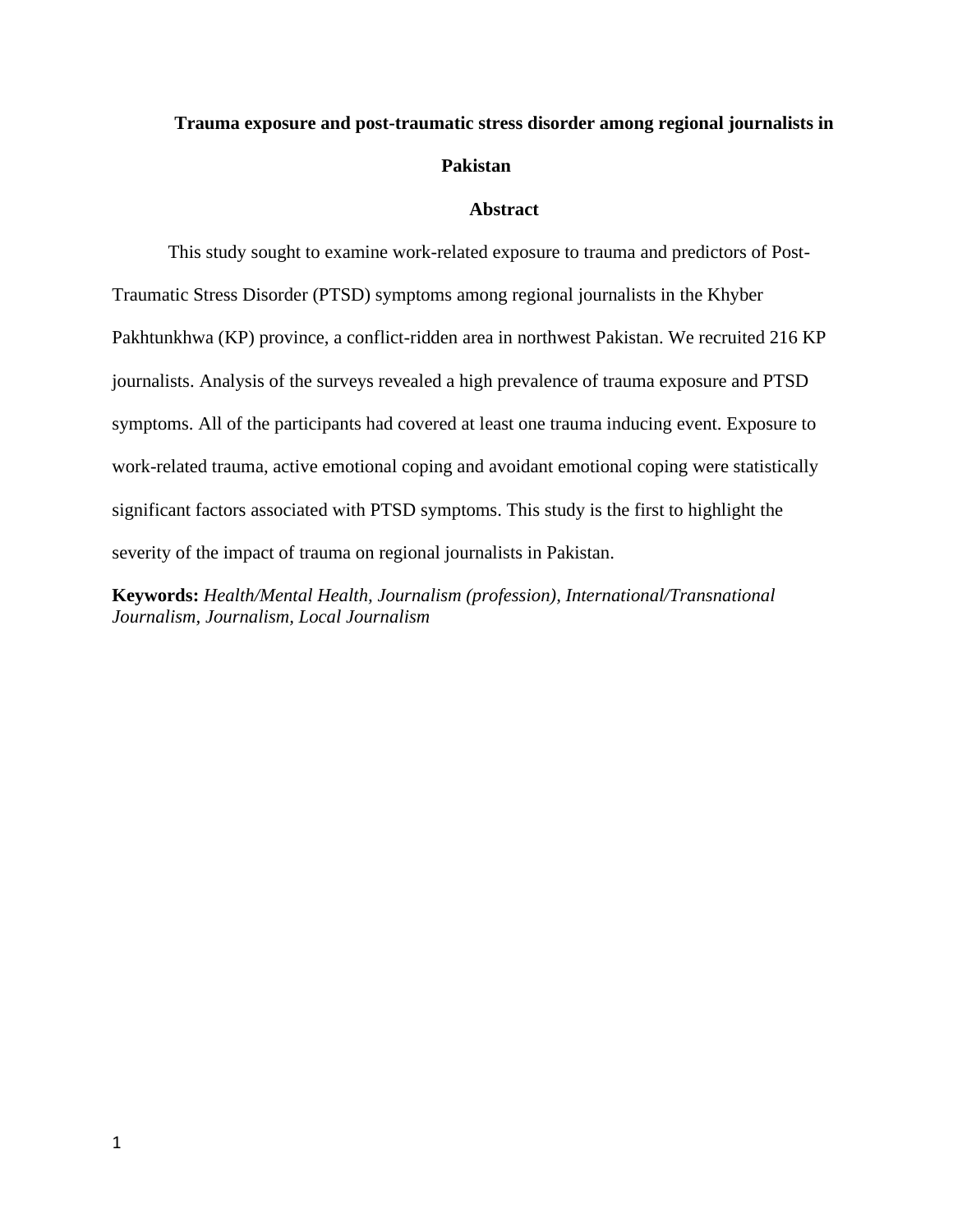#### **Introduction**

Journalists are often exposed to incidents that involve physical or mental harm (Seely, 2019). While performing their duties they are likely to witness wars, crimes, accidents, and other potentially traumatic events. Even journalists who work in the newsroom and are not directly threatened experience frequent and repetitive exposure to traumatic news (Simpson and Coté, 2006; Feinstein et al., 2014; Simpson and Boggs, 1999). Past studies have shown that between 86% and 100% of journalists are exposed to potentially trauma-inducing events through their careers (Dworznik, 2011; Feinstein et al., 2002; Morales et al., 2014; Pyevich et al., 2003; Newman et al., 2003). Consequently, many journalists experience psychological distress. A subgroup of these journalists develop clinically significant symptoms of post-traumatic stress disorder (PTSD) and require medical or psychological interventions (Browne et al., 2012; Newman et al., 2003). Researchers have noted that there is a lack of adequate mental health resources available for these journalists (e.g., Feinstein, 2006), especially those reporting from the global South. A systematic literature review on journalists' exposure to trauma revealed that whereas the prevalence and severity of the psychological distress among journalists working in the metropolitan areas of the developed countries are well documented, researchers have overlooked trauma exposure and PTSD prevalence among regional journalists (MacDonald et al., 2017). To address this gap, our study aims to examine the prevalence, severity and underlying factors of work-related trauma among regional journalists in the Khyber Pakhtunkhwa (KP) province of Pakistan, one of the world's most conflict-ridden regions (Hussain, 2012).

Pakistan, a putative ally of the United States in the "war against terrorism," remains one of the most dangerous countries for journalists (Committee to Protect Journalists, 2018).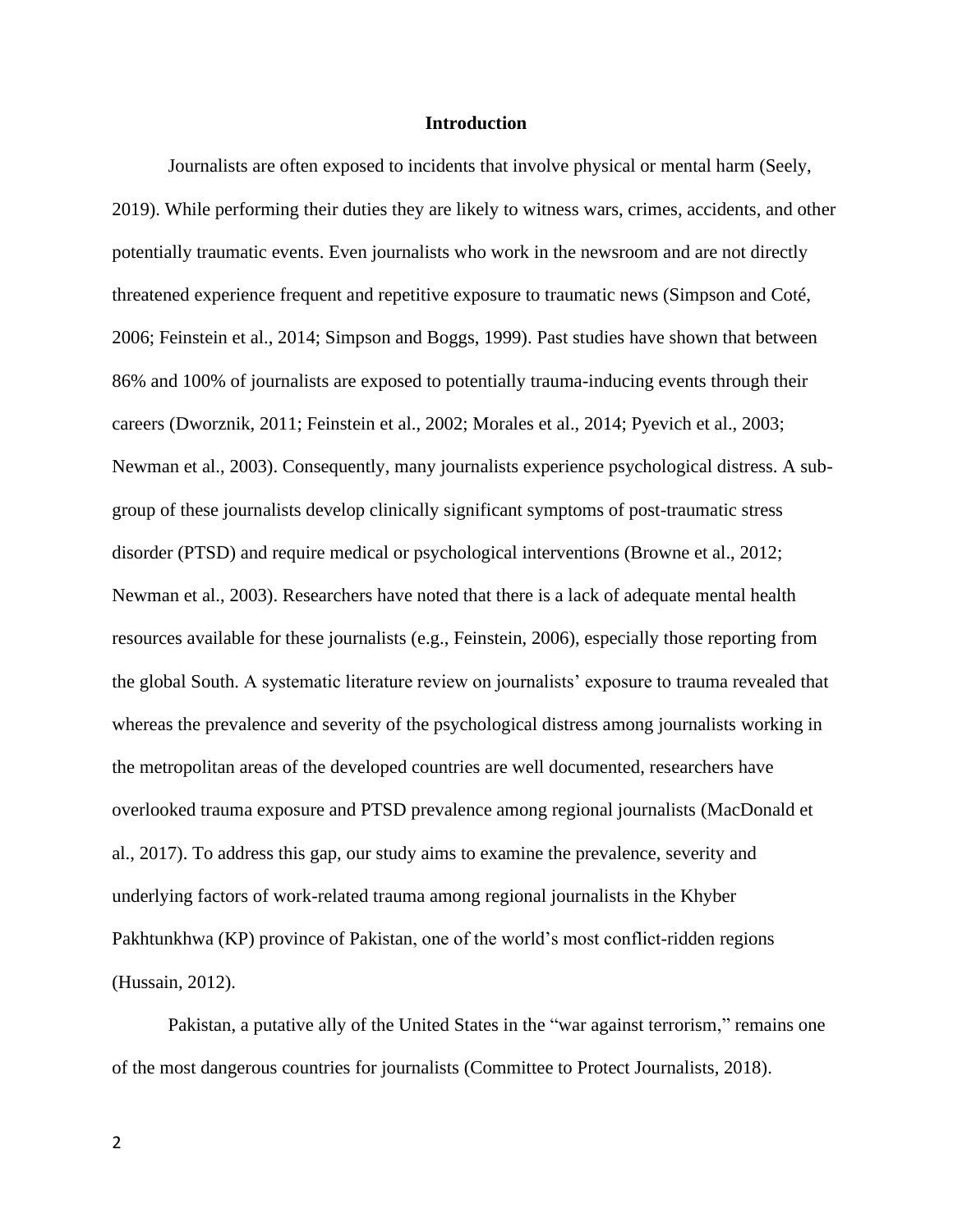Pakistani journalists face threats from the government, state institutions, militants, terrorists and powerful political parties. They also face censorship from the government and state institutions. KP journalists are likely at increased risk for trauma exposure and consequently to experiencing PTSD. Bordering Afghanistan in the northwest Pakistan, KP has seen more violence than any other province of Pakistan. Most KP journalists work for regional media or as correspondents for the national and international media. Even though these journalists report from a volatile province, and face greater personal risks than their city counterparts, their experiences are typically ignored (Author, YYYY), and no previous studies explored their exposure to trauma and the consequences of this exposure to their mental health. Moreover, centers for support to Pakistani journalists experiencing trauma are located only in major urban areas such as Karachi, and are not available to the regional journalists in KP and other remote regions. Due to limited literacy and language barriers, these journalists also cannot benefit from the online resources and services offered by organizations such as the Dart Center for Journalism & Trauma. Understanding the prevalence of trauma exposure and PTSD among these journalists and their coping strategies is imperative for designing interventions in their communities (Ikizer et al., 2019; Buchanan and Keats, 2011).

In the following sections, we review the context in which KP journalists experience work-related trauma exposure and symptoms.

#### **Journalism and Media in Pakistan**

Pakistani media have seen mushrooming growth since 2002 (UDin, 2019). **Pakistan currently has around 2,000 daily, weekly, and monthly newspapers, more than 100 television channels, and approximately 200 radio stations (PEMRA, 2020; Siddiqi, 2016).** Even as worldwide print circulation decreases, Pakistan has seen an unprecedented increase in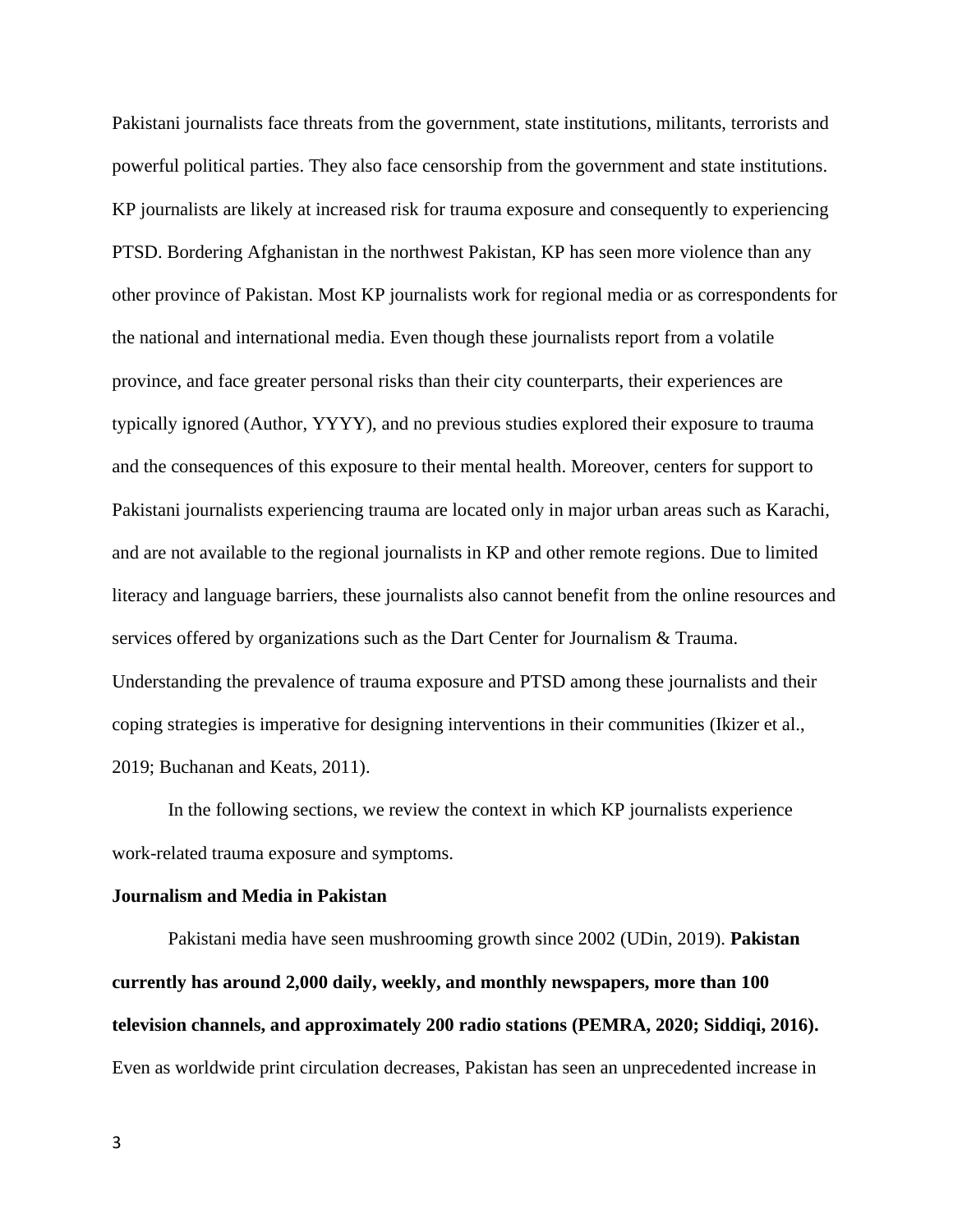the circulation of print papers, from three million in 2002 to six million in 2015 (Siddiqi, 2016). The media landscape is multi-linguistic and pluralistic, but most clearly marked by urban-rural disparities (UDin, 2019). More than 67% of the population lives in rural areas, while media are concentrated in metropolitan areas. However, news from across the country generally finds its way into the news media as newspapers have a widespread network of correspondents even in remote areas. At the same time, newspapers **r**each remote corners of the country. Despite a robust growth of the media, the government's and military's influence remains strong on media (Dickinson and Memon, 2012; Ricchiardi, 2012). The "war on terror" has brought pressure on media and journalists from new actors—militants and terrorists, who have made journalism a perilous profession, especially in rural Pakistan. In 12 of the last 15 years, the Committee to Protect Journalists (CPJ), an international media safety watchdog, has ranked Pakistan among 10 countries with the highest levels of impunity for perpetrators of crimes against journalists (Committee to Protect Journalists, 2019; Committee to Protect Journalists, 2018). Since 2002, as many as 72 journalists have been killed by state and non-state actors because of their professional work with an almost complete lack of repercussions for their killers (Pakistan Press Foundation, 2019).

The total number of journalists in Pakistan is estimated to be around 20,000, out of which 1,622 work in KP (Ashraf, 2018). Journalists in Pakistan can be divided into three groups: 1) journalists who operate out of metropolitan areas, such as Karachi, Lahore, and Islamabad; 2) journalists stationed in bureaus in smaller cities of the country including provincial capitals of small provinces, such as Peshawar and Quetta; and 3) journalists who report from remote districts (Khan, 2011). Overall, 70% of these journalists lack journalism degrees or proper training in journalism (Siddiqi, 2016). Journalists stationed in the urban centers have better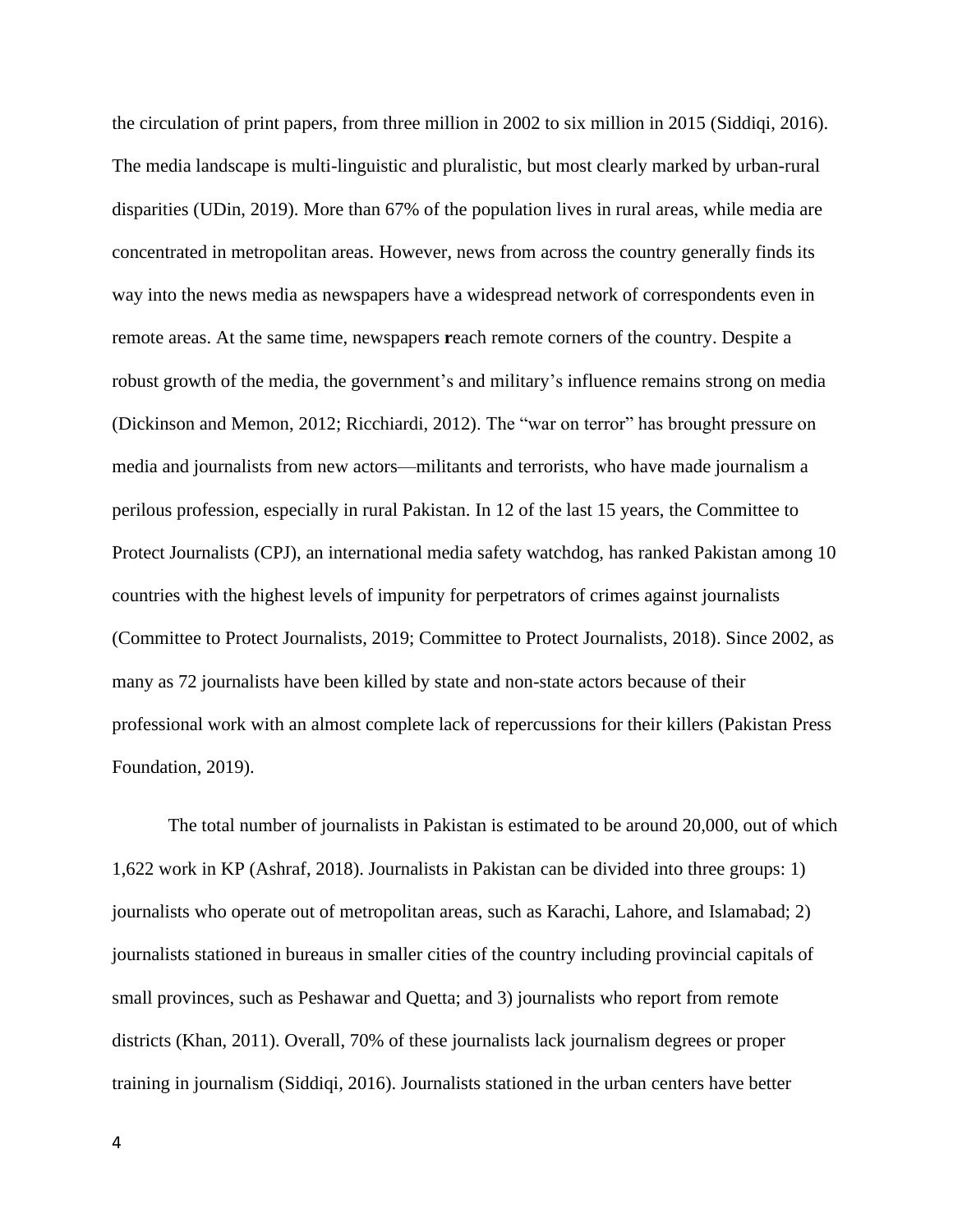training, education, working conditions, and salaries (Dickinson and Memon, 2012). The rural district reporters remain the least educated, trained, and compensated (Siddiqi, 2016). The "war on terror" has exposed local journalists in KP to a far greater danger and threat than their counterparts in the big cities (Author, YYYY). In view of the sociopolitical context and work conditions of KP journalists, they are likely to be exposed to a significant number of traumatic events. Hence, this study focuses on regional journalists who work in the bureaus for national and regional media in Peshawar city and those who report from the smaller districts of KP province.

## **Journalism and PTSD**

Journalists as a group are at risk for PTSD due to the nature of their jobs (Yang, 2018). They are constantly exposed to events that often have adverse psychological effects. For example, they cover events that involve killings, life-threatening illnesses, the aftermath of war, and natural disasters. They also interact with people affected by tragedies and disasters. Past studies have noted 80% to 100% trauma exposure among journalists (Ananthan, 2017; Dworznik, 2011; Dworznik, 2006; Feinstein et al., 2002; Newman et al., 2003). However, trauma exposure does not necessarily lead to PTSD. For example, Newman et al. (2003) reported that out of the 875 photojournalists who participated in their study, 98% had been exposed to traumatic events, but only 6% met the criteria for PTSD. As of 2019, past studies have reported a wide range of possible PTSD prevalence from 4.3% to 43.2% (overall, photographers were separately calculated at a high of 59%) among journalists in different settings (Newman et al., 2003; Morales et al., 2014; Morales et al., 2012; Feinstein et al., 2002; Smith et al., 2019; Lee et al., 2018). It is likely that these differences in prevalence of PTSD are due to the different contexts in which journalists live and work.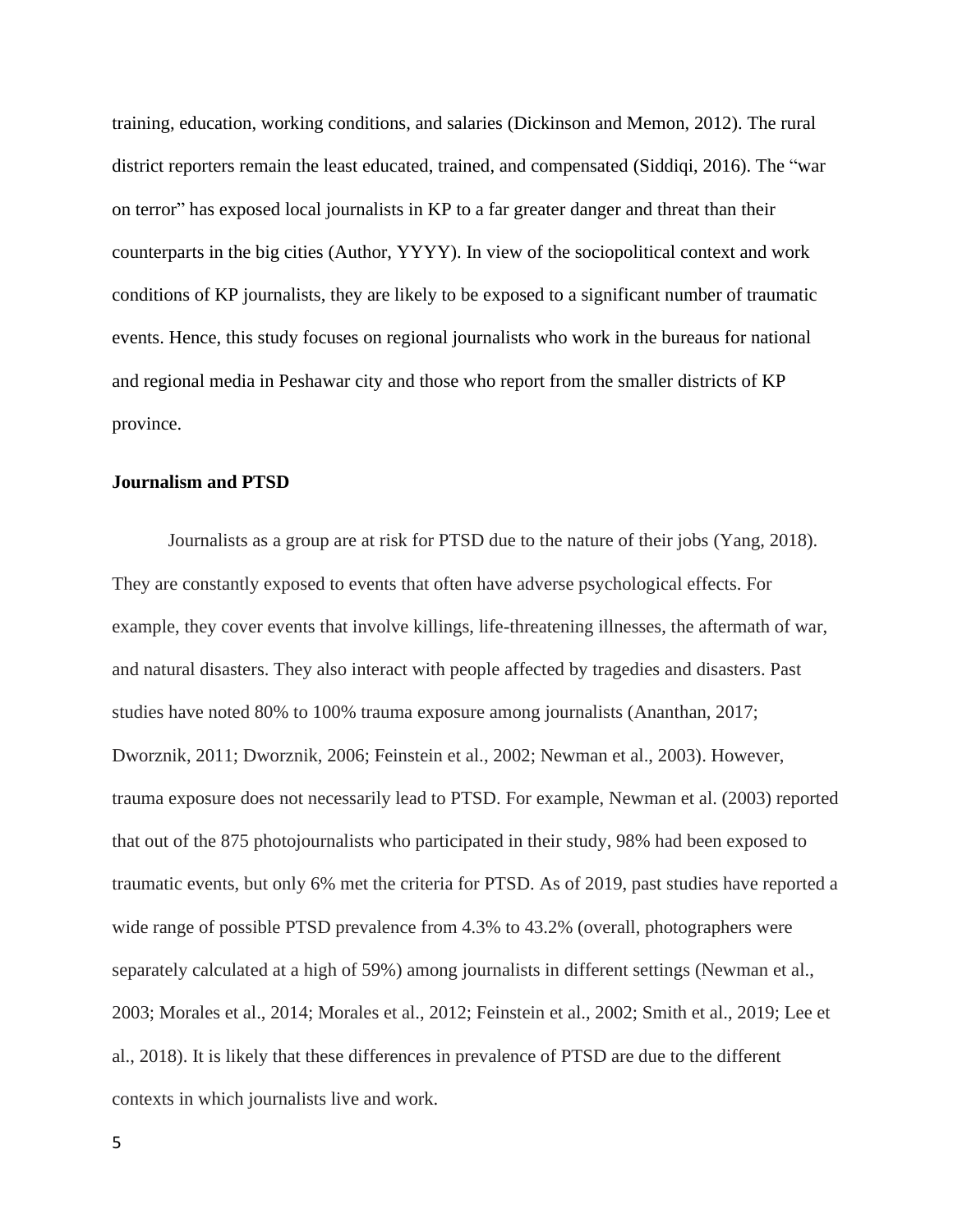In some countries, harassment, threats, imprisonment, and torture of journalists are contributing to work-related trauma. In addition to their impact on the well-being of these journalists and their loved ones, such experiences have negative societal effects due to their impact on the quality of journalism coverage. Waisbord (2019) noted that such experiences lead in many instances to self-censorship. Similarly, Feinstein (2012) has reported that journalists who face intimidation and experience high levels of PTSD, depression and psychological stress are more likely to stop coverage of stress-inducing stories. For example, the journalists who had faced intimidation or threats to their lives from drug lords in Mexico had more symptoms of PTSD and had stopped covering drug-related stories (Morales et al., 2012).

In view of the precarious context of KP and the challenges that its journalists experience due to the long-lasting conflict and threats targeting media persons, it is important to examine their trauma exposure and consequent PTSD symptoms. We therefore posed the following research questions:

**RQ1:** What is the level of exposure among a sample of KP journalists to work-related traumatic events?

**RQ2:** What are the prevalence and severity levels of PTSD symptoms among a sample of KP journalists?

In the next section, we discuss research on predictors associated with PTSD among journalists.

#### **Factors associated with PTSD among journalists**

Some factors that predict prevalence and intensity of PTSD among journalists are well documented. These include the extent of exposure to traumatic events, coverage frequency and intensity (Newman et al., 2003; Marais and Stuart, 2005; Lee et al., 2018; Hatanaka et al., 2010;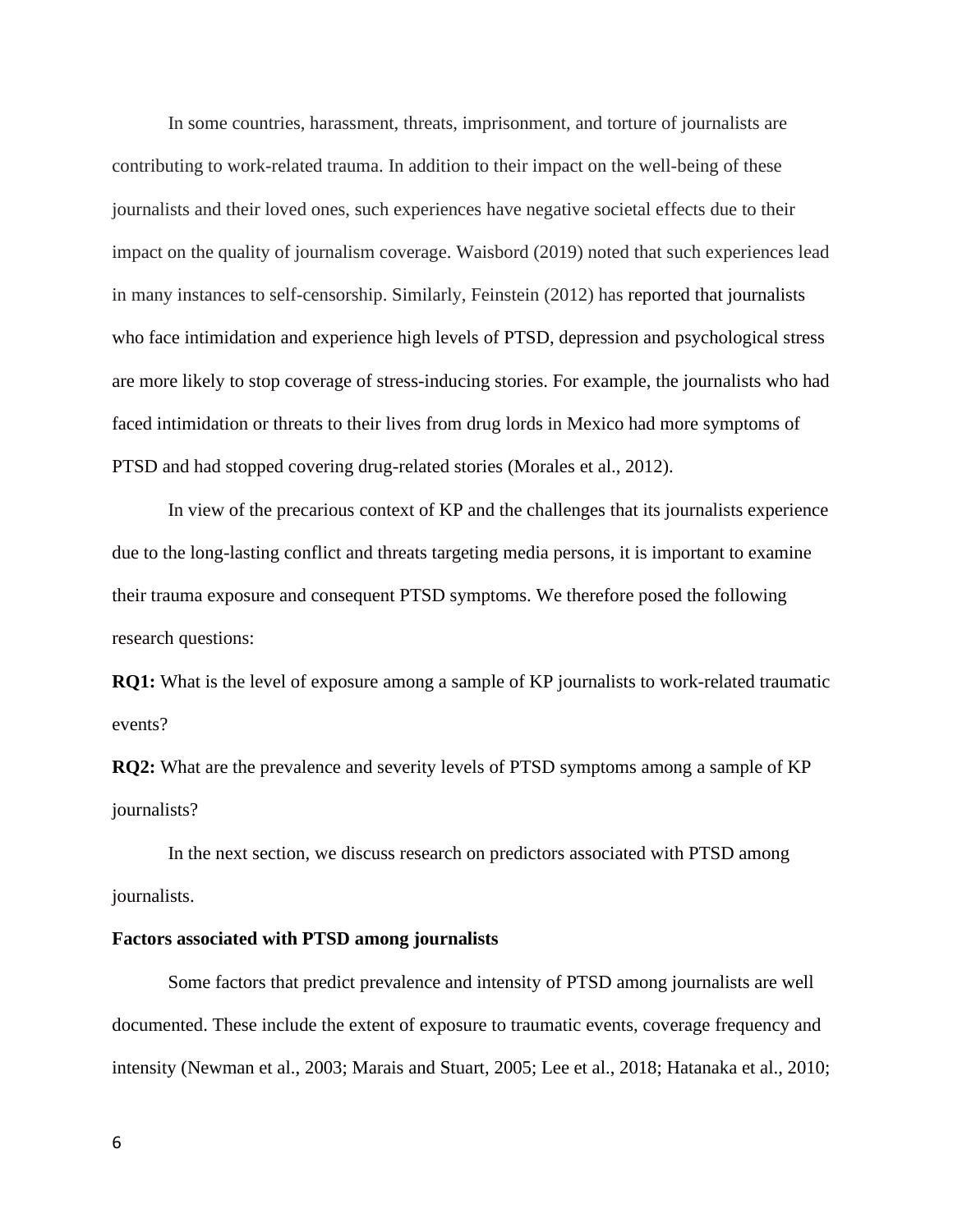Seely, 2019; Feinstein et al., 2014), organizational stressors (Dworznik-Hoak, 2019; Monteiro et al., 2016), and the content of coverage (Hatanaka et al., 2010; Newman et al., 2003; Pyevich et al., 2003; Simpson and Boggs, 1999). Journalists covering war have been reported to have a high prevalence of PTSD symptoms compared to journalists covering other beats (Dworznik, 2011; Feinstein, 2013; Feinstein et al., 2014; Feinstein et al., 2002). Journalists covering the drug war in Mexico, for example, have specifically shown higher levels of prevalence of PTSD symptoms compared to journalists working in the Western countries (Morales et al., 2014; Morales et al., 2012). Another study conducted in Iran also noted that arrest, torture and threats to family members resulted in higher levels of PTSD symptoms among journalists (Feinstein et al., 2016).

Thus, journalists covering war and conflict are at a relatively higher risk of getting PTSD and need special attention (Feinstein, 2006). They may suffer from psychological stress for years to come. For example, a study conducted in Kenya noted that the journalists who had covered ethnic violence during elections showed symptoms of PTSD after seven years of the coverage of the incident (Feinstein et al., 2015). Past studies have also associated trauma coping styles among journalists with prevalence and severity of PTSD symptoms.

#### **Coping strategies among journalists**

The ways in which individuals cope with stressful/traumatic situations impact their personal and professional lives (Sheerin et al., 2018). Research in other contexts documented that focusing on future action, being problem-focused, and seeking emotional support are called adaptive strategies (Agaibi and Wilson, 2005; Prati and Pietrantoni, 2009; Smith, 2008). Conversely, actions such as avoiding facing reality are maladaptive strategies and are associated with negative health outcomes (Baral and Bhagawati, 2019; Bragazzi et al., 2019).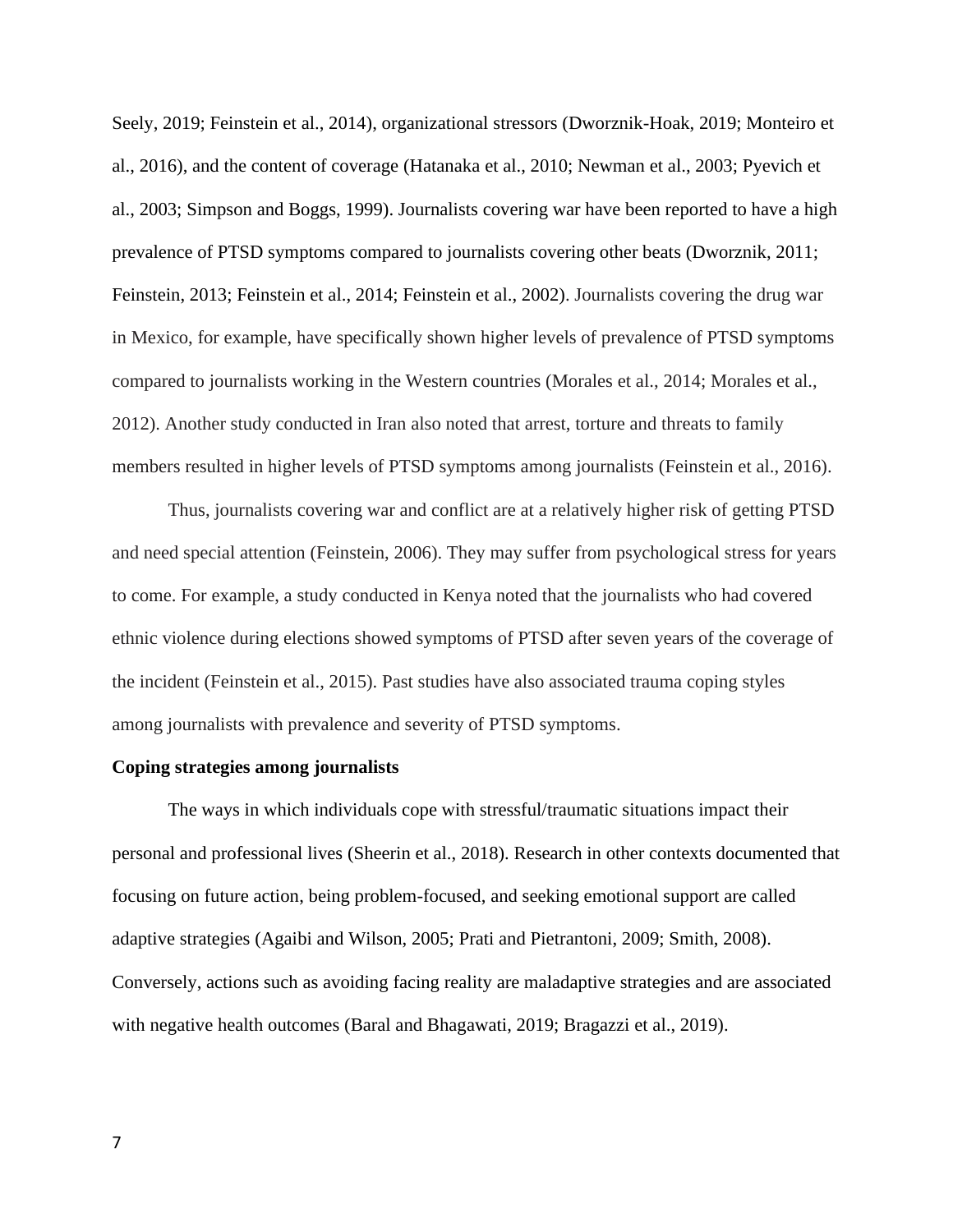Coping strategies and their impact on health have been examined in diverse cultural contexts (Baral and Bhagawati, 2019). The adaptive and maladaptive strategies remain similar in different cultural populations (Mohanraj et al., 2015). However, only a few studies have examined the ways in which journalists cope with stress, focusing on U.S. and Brazilian journalists (Dworznik, 2006; Heloani, 2005). Reinardy (2012) has found that control coping, a coping mechanism through which journalists take active measures to cope with the stress, was helpful in dealing with stress in a U.S. sample. Similarly, Smith et al. (2018) have noted that journalists in the U.S. who used avoidant emotional coping strategies reported higher PTSD symptoms, but problem-focused coping strategies were reportedly not related to PTSD symptoms.

In summary, although regional journalists, especially in the global South, face unique stressors, there is a lack of research on the factors associated with trauma among them. Specifically, KP where journalists face extreme exposure to ongoing conflict-related events, stressful organizational cultures, and personal loss of loved ones, the factors associated with the prevalence and severity of PTSD among them have not been assessed. This study attempts to fill this gap by answering the following research question:

**RQ3:** What factors are associated with the prevalence and severity of PTSD symptoms among Pakistani regional journalists?

#### **Methods**

#### **Participants**

**To be eligible to participate in this study, individuals had to be over the age of 18, and working as journalists in KP. The recruitment took place using a convenience sample by contacting local press clubs in KP. In total, 550 journalists were invited to participate in**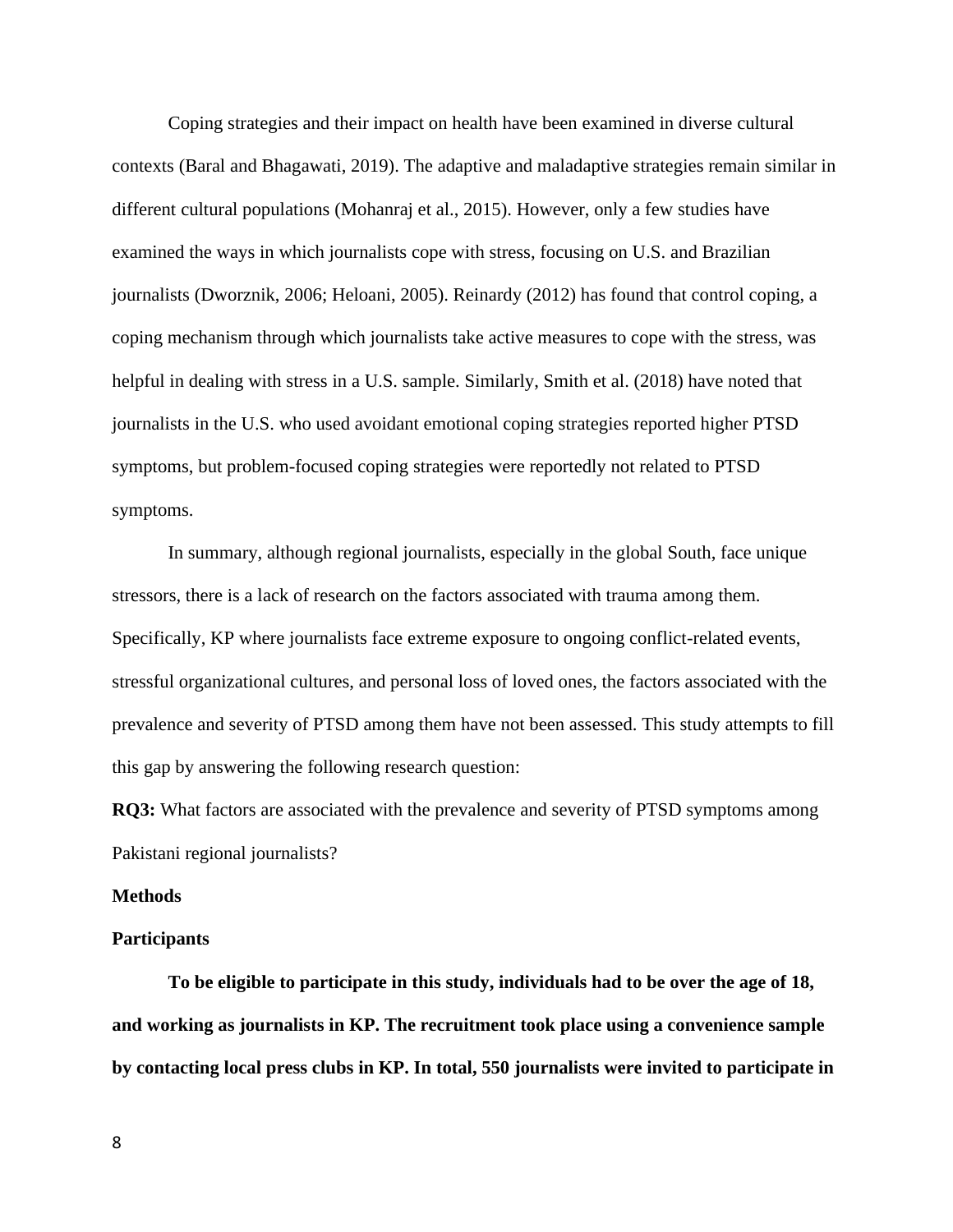**the study through personal contacts in press clubs and through social media platforms, such as WhatsApp. This represents about half of the overall population of KP journalists. A total of 236 journalists consented to participate and responded to the survey, for a response rate of 42.9%. After the initial data screen, 20 surveys were excluded due to substantial missing data.** 

#### **Measures**

#### *The Journalist Trauma Exposure Scale (JTES)*

**We used the Journalist Trauma Exposure Scale (JTES) to assess the work-related trauma exposure among the participants (Pyevich et al., 2003). The scale measures three domains, including: 1) frequency; 2) range; and 3) intensity of trauma exposure. The three subscales of the JTES have demonstrated acceptable to good internal consistency via**  Cronbach's alpha: frequency of exposure  $(a = .77)$ , range of exposure  $(a = .84)$ , and **intensity of exposure (** $\alpha$  **= .63; Pyevich et al., 2003).** 

**The scale contains a 14-item subscale to measure the frequency and range of the traumatic events encountered by the journalists during the preceding year. The traumatic events asked about were 1) car accidents; 2) assaults; 3) murder; 4) death or injury of a child; 5) domestic violence; 6) sexual assault; 7) life threatening illness; 8) events with multiple casualties; 9) fire; 10) torture/kidnapping; 11) natural disaster; 12) airplane accident; 13) war; and 14) others. The traumatic events contained in the subscale are grounded in literature and have been widely used and validated across cultures and nations at times with minor modifications (Backholm and Björkqvist, 2010; Backholm and Björkqvist, 2012; Browne et al., 2012; Lee et al., 2018; Pyevich et al., 2003).** After piloting the survey with regional journalists, two items (assault within family, and sexual harassment), were deleted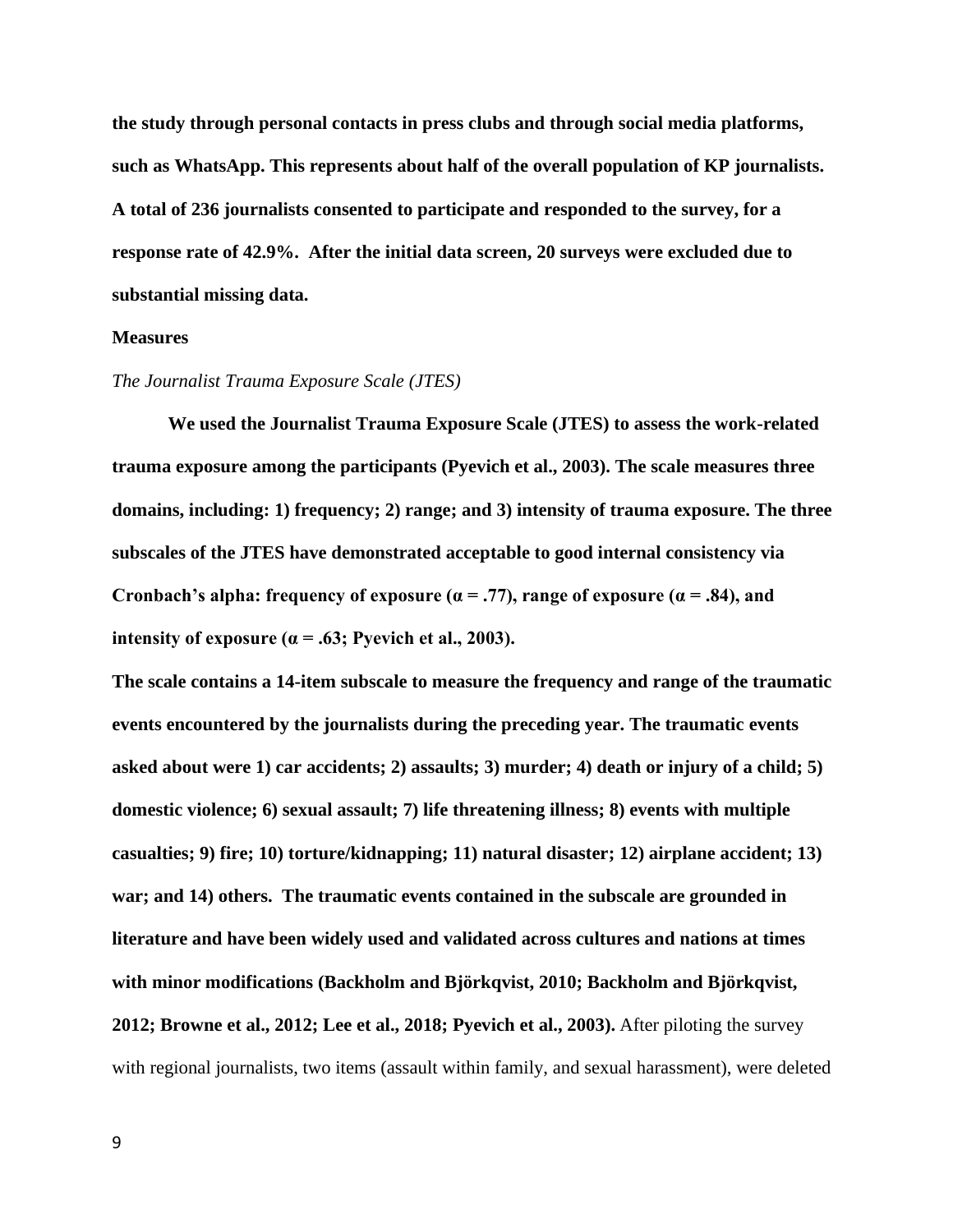from the scale, and the coverage of people affected/displaced by war was added to the survey. The journalists believed that asking about sexual harassment and assaults within family were culturally incongruent and the respondents might not feel comfortable answering these questions. Therefore, the adapted version of the subscale included 13 items.

For the assessment of frequency, the answer choice was open-ended. The respondent journalists could write the number of times they encountered each traumatic event while on duty. The sum of the ratings for all the 13 items was used as the frequency score. For the assessment of range, the respondents could choose "1" or "0". If the respondents choose "1", it means they were exposed to that particular event type during the last 12 months, and if they choose "0", they were not exposed at all to that particular event type. The participants' answers for all the 13 items were added together and used as the sum value of range with a maximum value of 13 and minimum value of 0.

The second subscale measured the intensity or characteristics of the work-related traumatic experiences of journalists. The subscale lists nine items such as "at the scene of traumatic assignment", and "received personal injury on an assignment". The respondents were asked to answer yes (1) or no (0) for each of the items on the list. The total value of each participant's answers to these questions was used as the sum value of the intensity subscale.

We calculated the standardized values for the three subscales, and the mean of those standardized values was used as the aggregate score for the total JTES.

## *The Brief Cope*

To assess the type of coping, we utilized The Brief Cope, a 28-item self-reporting instrument (Carver, 1997). The Brief Cope has been applied and validated in many languages and diverse cultural settings (Yusoff et al., 2010; Carver, 1997), including in Pakistan (Basharat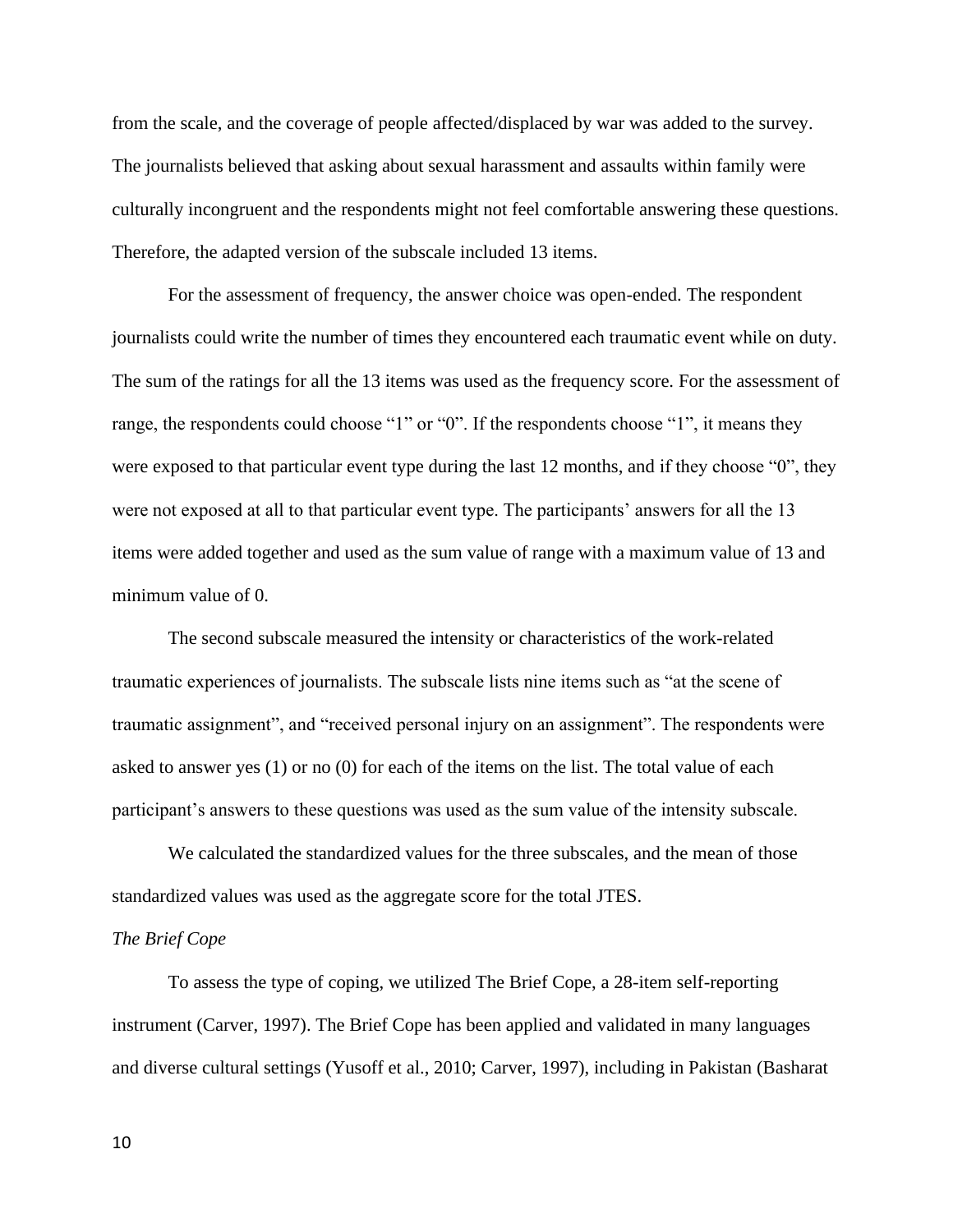et al., 2014; Imran et al., 2016; Sheikh et al., 2018). It allowed us to measure different adaptive and maladaptive coping strategies used by the journalists. It is comprised of 14 subscales, each assessing a coping strategy: denial, use of emotional support, self-distraction, substance abuse, coping, venting, behavioral disengagement, planning, humor, self-blame, religion, acceptance, positive reframing, and use of instrumental support. In order to assess specific adaptive and maladaptive coping strategies among our participants, we merged the 14- subscales of the Brief Cope into three larger subscales: 1) active emotional coping (venting, positive reframing, humor, acceptance, and emotional support), avoidant emotional coping (self-distraction, denial, behavioral disengagement, self-blame, and substance use), and problems-focused coping (active coping, planning, instrumental support, and religion scales); a technique used by other studies (Schnider et al., 2007; Smith et al., 2018). The three larger subscales have shown good internal consistency in the past ( $\alpha = .80 - .88$ ; Schnider, Elhai and Gray, 2007).

## *PCL-C*

To assess PTSD symptoms, we utilized the PTSD Checklist, or PCL (Blanchard, Jones-Alexander, Buckley & Forneris, 1996; Ruggiero, Del Ben, Scotti & Rabelais, 2003). The PCL-C, a 17-item self-report instrument that measures PTSD symptoms listed in the American Psychiatric Association's Diagnostic and Statistical Manual of Mental Disorders (DSM-IV; (American Psychiatric Association, 1994; Weathers et al., 1993). The scale consists of items such as ''How much have you been bothered in the last month by feeling distant or cut off from other people?'' The participants responded on a 5-point scale ranging from 1 (not at all) to 5 (extremely). The PCL-C has demonstrated excellent internal consistency ( $\alpha$  = .94) and moderate to high test–retest reliability ( $r = .68 - .92$ ; (Ruggiero et al., 2003). We summed the score of all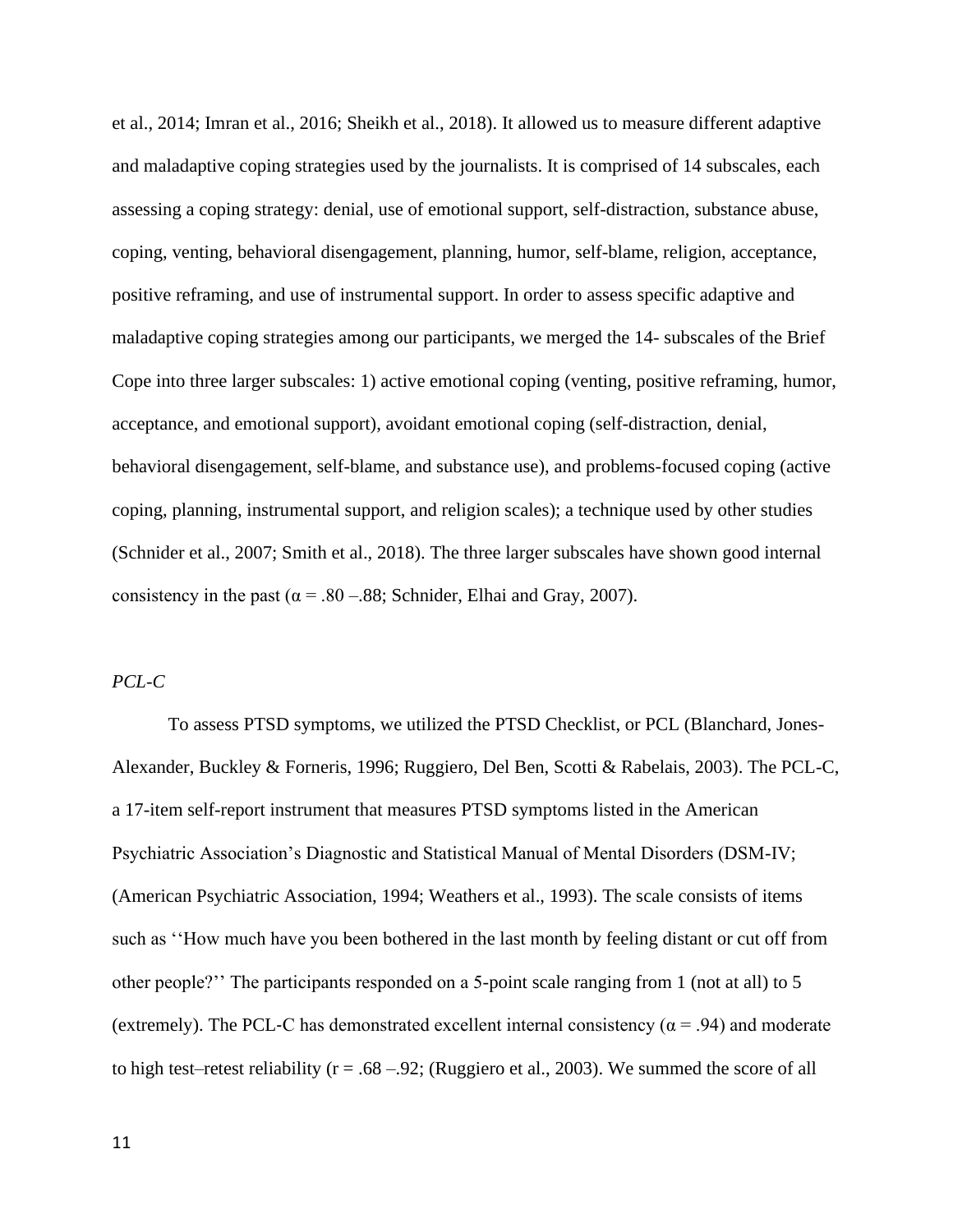the items to arrive at a total score. The high score represented high distress among the participants. Past studies have used different cut-off scores for PCL-C depending on the setting, population, and purpose of the study. We used 44 as the cut-off score for the probable prevalence of PTSD among journalists, a cut-off score utilized by other studies (Browne et al., 2012). All measures were translated to Urdu and back translated into English by two researchers who were proficient in both languages. The participants were offered to answer in either English or Urdu.

#### **RESULTS**

This study measured self-reported symptoms of PTSD outside of a clinical setting. The overwhelming majority of the participants were male ( $n = 192, 88.9\%$ ). A majority were 26 to 45 years of age ( $n = 161, 74.6\%$ ) and were married ( $n = 124, 57.4\%$ ). A vast majority had received a post-secondary degree (i.e., a bachelor's degree or higher; n = 214, 99.1%). **A majority worked for print media (n=84, 38.9%), 48 (22.2%) worked for television, 40 (18.5%) were associated with multiple media outlets, 32 (14.8%) were digital journalists, and 12 (5.6%) were radio journalists. Around half of the participants (n = 109, 50.5%) were contractual employees, 29.6% (n = 64) were freelancers, and only 43 (19.9%) were full-time employees. Around half of the participants (n = 107, 49.5%) were working in bureau offices in Peshawar, whereas the remaining participants reported for news media organizations from**  districts ( $n = 98, 45.4\%$ ). A small number had no permanent work station ( $n = 11, 5.1\%$ ). Only 10.6% (n = 23) participants indicated that they had health insurance and 9.7% (n = 21) of the participants had life insurance.

## **Exposure to work-related traumatic events**

RQ1 focused on the level of exposure among a sample of KP journalists to work-related traumatic events. The results showed that in the previous one-year time span, participants were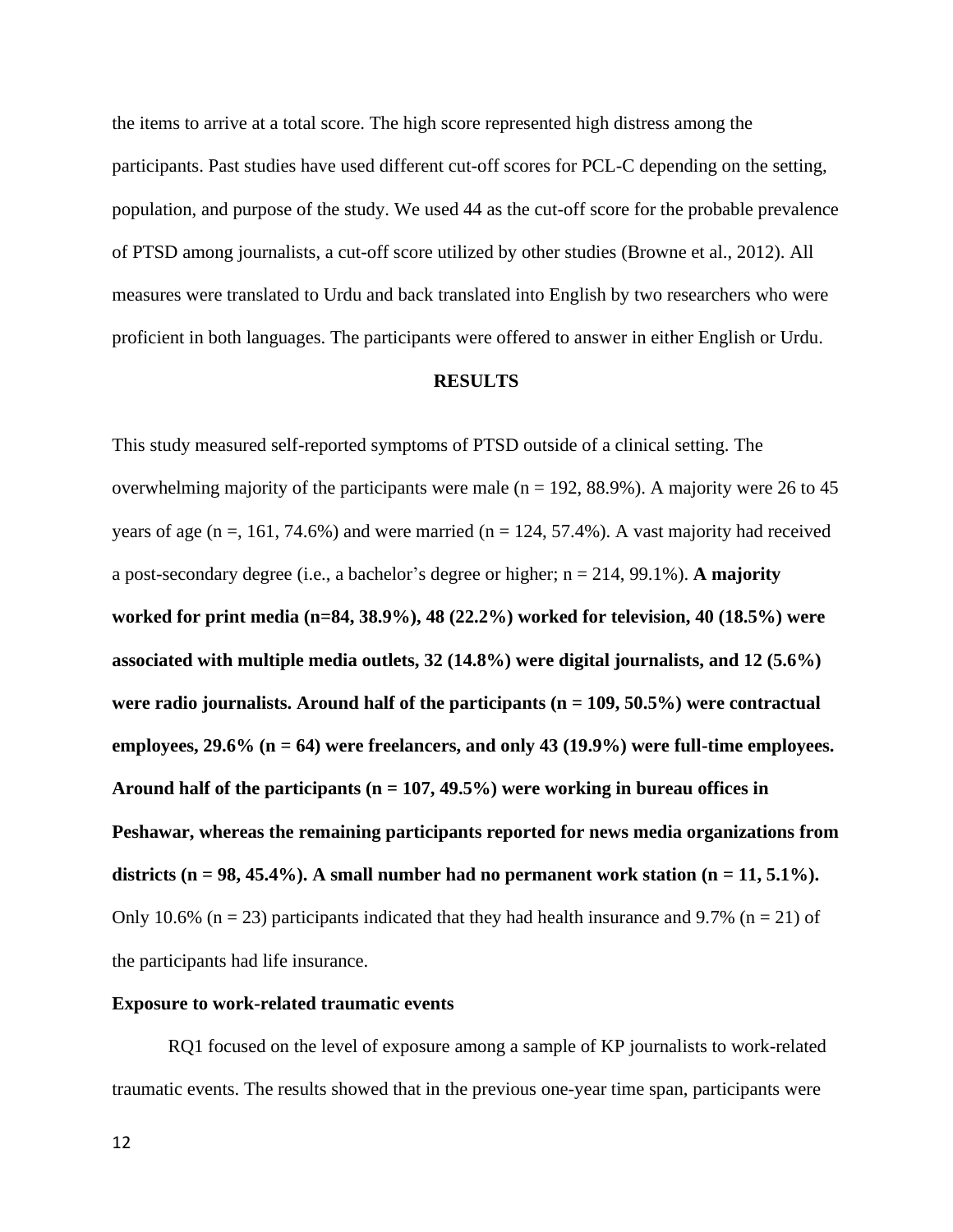exposed on average to 55.01 traumatic events  $(SD = 73.62)$  with a median of 29.50 times. The mean of the range was  $5.30$  (SD = 3.41) and the median was 6, indicating that on average a journalist was exposed to approximately five types of psychologically stressful events out of 13 listed types. The mean of the intensity was  $4.04$  (SD = 2.71) and the median was 4.00, which means that on average the participants experienced four potentially traumatic events while covering news (See Tables 1 and 2).

## **[Insert Tables 1 and 2 here]**

The type of events that the participants were most often exposed to included coverage of people affected/displaced by war at 64.8% ( $n = 140$ ), followed by natural disasters ( $n = 128$ , 59.3%), and murders ( $n = 126, 58.3\%$ ). The least covered traumatic event was airplane accidents  $(n = 3.7\%, n = 8)$ . In addition, the most stressful event type was found to be a traumatic assignment covered multiple times in a week ( $n = 136, 63\%$ ), followed by being verbally threatened on an assignment ( $n = 128, 59.3\%$ ) and receiving personal injury on an assignment (n  $= 61, 31\%$ ).

#### **Prevalence and PTSD symptoms**

RQ2 related to the prevalence and severity levels of PTSD symptoms among a sample of KP journalists. A cutoff score of 44 was used to indicate prevalence of the symptoms of PTSD among the participants, a low base rate of PTSD among journalists identified and used by previous studies (Pyevich et al., 2003; Smith et al., 2018). Just under half of the participants who completed PCL-C ( $n = 105, 48.61\%$ ) indicated that they were experiencing PTSD symptoms. The average score on PCL-C was  $41.64$  (SD = 15.46). This shows both a high prevalence of PTSD among the regional journalists of Pakistan as well as an average score not far below the PTSD cutoff among the participants.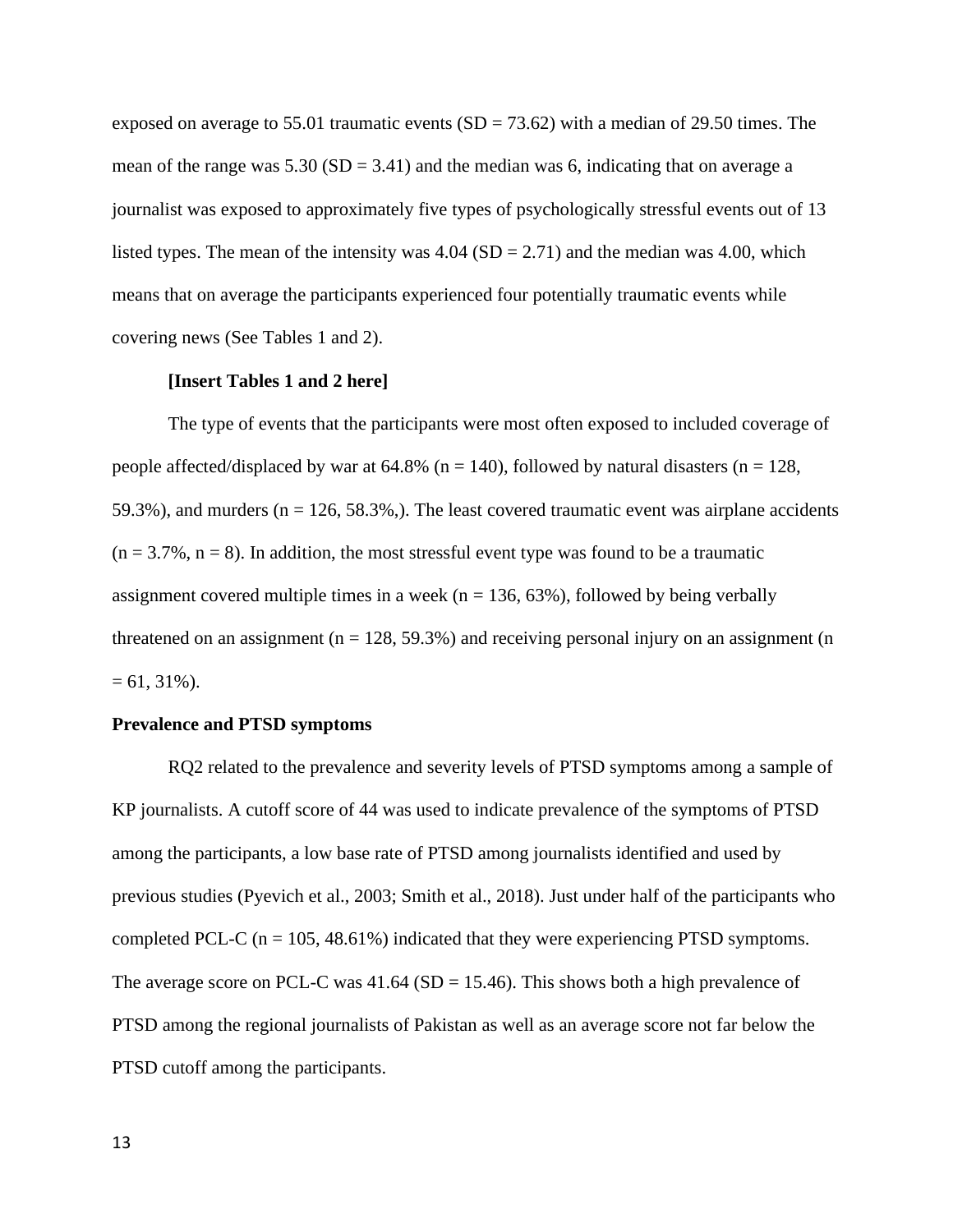## **Factors influencing journalists' PTSD symptoms**

RQ3 asked what factors are associated with the prevalence and severity of PTSD symptoms among Pakistani regional journalists. A hierarchical multiple regression was conducted to determine the factors associated with prevalence of PTSD symptoms among the participants. The PCL-C score was entered as a dependent variable. The scores for JTES, active emotional coping, avoidant emotional coping, and problem-focused coping were used as independent variables. No additional variables (e.g., gender, beat, type of media organization, work station, education, insurance, or nature of job) were included in the model since they were not correlated with the PTSD symptoms. The JTES score was entered as the first step in the hierarchical regression model. The exposure to work-related trauma (JTES) explained a statistically significant variance in the PTSD symptoms, accounting for 44.6% of variance, F (1, 214) = 53.28, p < .001;  $R^2$  = .199,  $\Delta R^2$  = .199. Active emotional coping, avoidant emotional coping, and problem-focused coping were entered as step 2 in the regression model. The additions of these variables accounted for a statistically significant increase in variance in PTSD symptoms from 44.6% to 71.5%,  $R^2_{adj} = .501$ , F (4, 211) = 55.04, p < .001. In the second step, active emotional coping ( $\beta = .269$ ,  $p < .05$ ), avoidant emotional coping ( $\beta = .309$ ,  $p < .001$ ), and exposure of journalists to work-related trauma (JTES) ( $\beta$  = .291, p < .001) had statistically significant unique contributions to the prevalence of PTSD symptoms among the participants. It shows that the participants who used active emotional coping and avoidant emotional strategies showed higher symptoms of PTSD. However, problem-focused coping style was not a statistically significant predictor of PTSD symptoms (See table 03).

## **[Insert Table 03 Here]**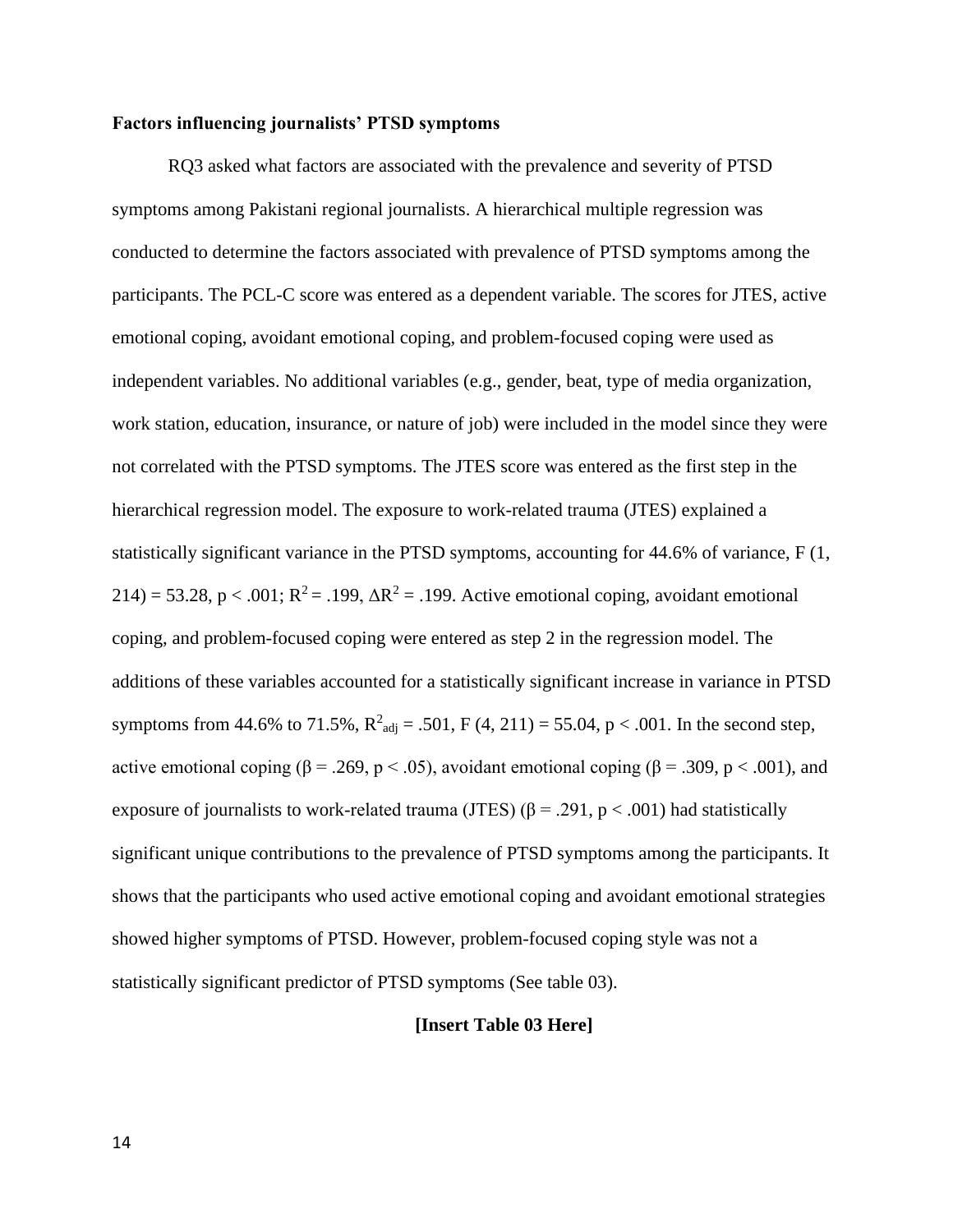Work-related trauma (JTES) contributed to the model significantly even when the other variables were accounted for in the model, indicating strong mediation. Avoidant emotional coping and active emotional coping showed independent statistically significant association with PTSD symptoms in the model.

#### **Discussion**

This study is the first to investigate exposure of Pakistani journalists in general, and regional KP journalists in particular, to work-related trauma, the prevalence of PTSD symptoms that they experience, and the factors associated with PTSD. Our findings show that participants were frequently exposed to trauma-inducing events and often experienced psychological distress. All the participants had been exposed to a potentially traumatic event at least once in the past year, and on average they were exposed to one such event every week. Whereas studies done in other countries reported the potentially traumatic events experienced by journalists as fires, car accidents, and railroad accidents (Newman et al., 2003; Pyevich et al., 2003; Smith et al., 2019; Lee et al., 2018), our participants reported coverage of people affected by war, natural disasters, and murders as the most frequently encountered traumatic events. The prevalence of PTSD symptoms was found to be very high (48.61 %) among these journalists. This is among the highest prevalence rates recorded among journalists in the literature. Two studies have recorded higher PTSD rates among photojournalists (59% and 54%) covering drug cartels/war in Mexico (Flores Morales et al., 2012; Morales et al., 2014). However, the PTSD symptoms among the overall sample was higher in our study. Additionally, our sample size was higher than that used in the Mexican studies (100 and 140) and might be more comprehensive. All other previous studies have recorded lower PTSD symptoms among their sample. For example, 43.2% among journalists in South Korea (Lee et al., 2018), and 19.7% among war correspondents (Feinstein et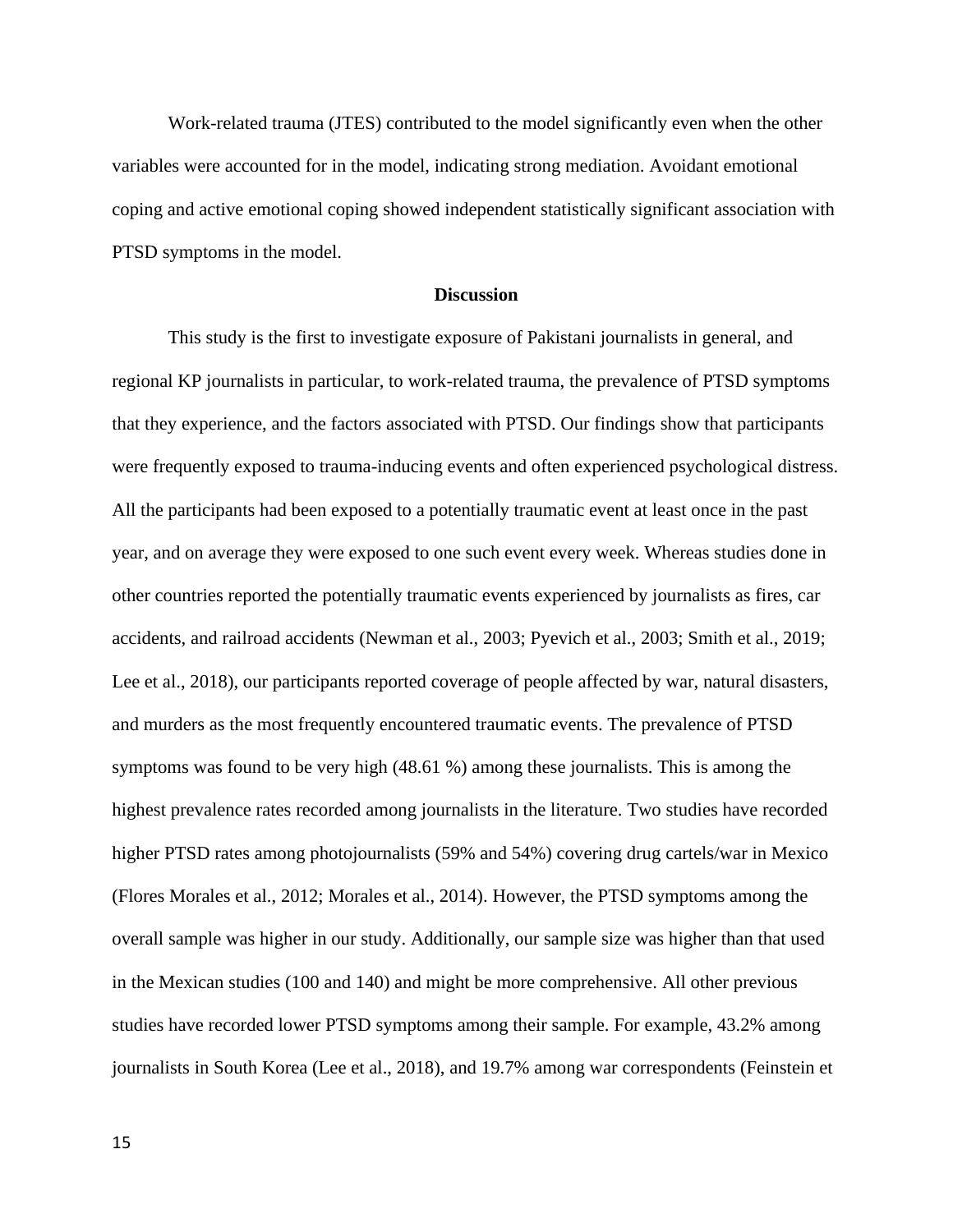al., 2002). These high PTSD symptoms among our participants may be explained by the ongoing conflict and intense risks facing the journalists and their communities in this part of the world. A majority of these journalists rely on low salaries from their media organizations and do not have permanent jobs. A majority of them also do not get insurance from their employers which render them vulnerable to any untoward incident. As Waisbord (2019) noted increasing financial burden and pressure and threats from state and non-state actors have rendered journalists in different parts of the world vulnerable. Pakistani journalists face threats from state and non-state actors while performing their duties (Mezzera and Sial, 2010). Pakistan Press Foundation (2019) reported that 72 journalists have been killed in Pakistan since 2002. Indeed, a majority of our participants noted that they had been verbally threatened because of their professional work. Past literature shows that along a continuum war and frequent terrorist attacks cause severe stress and domestic stressors cause the least stress (Osmann, J., Dvorkin, J., Inbar, Y., Page-Gould, E., & Feinstein, A., 2020).

Especially, the journalists reporting from KP are more prone to violence than journalists in other parts of the countries since they are directly reporting from conflict zones. The news coverage they do is closely monitored by all the parties involved in the conflict, which further make them vulnerable to threats and even physical attacks. Thus, these journalists work in an environment of continuous mental stress. Feinstein (2012) noted that journalists who face intimidations and experience high levels of stress are more likely to stop coverage of stressinducing events. However, journalists in KP are forced by their managers/editors to cover the breaking news that may be trauma-inducing (authors, 2019). They may lose their jobs if they refuse to cover a report assigned by the managers, or face trauma of the event or threats by the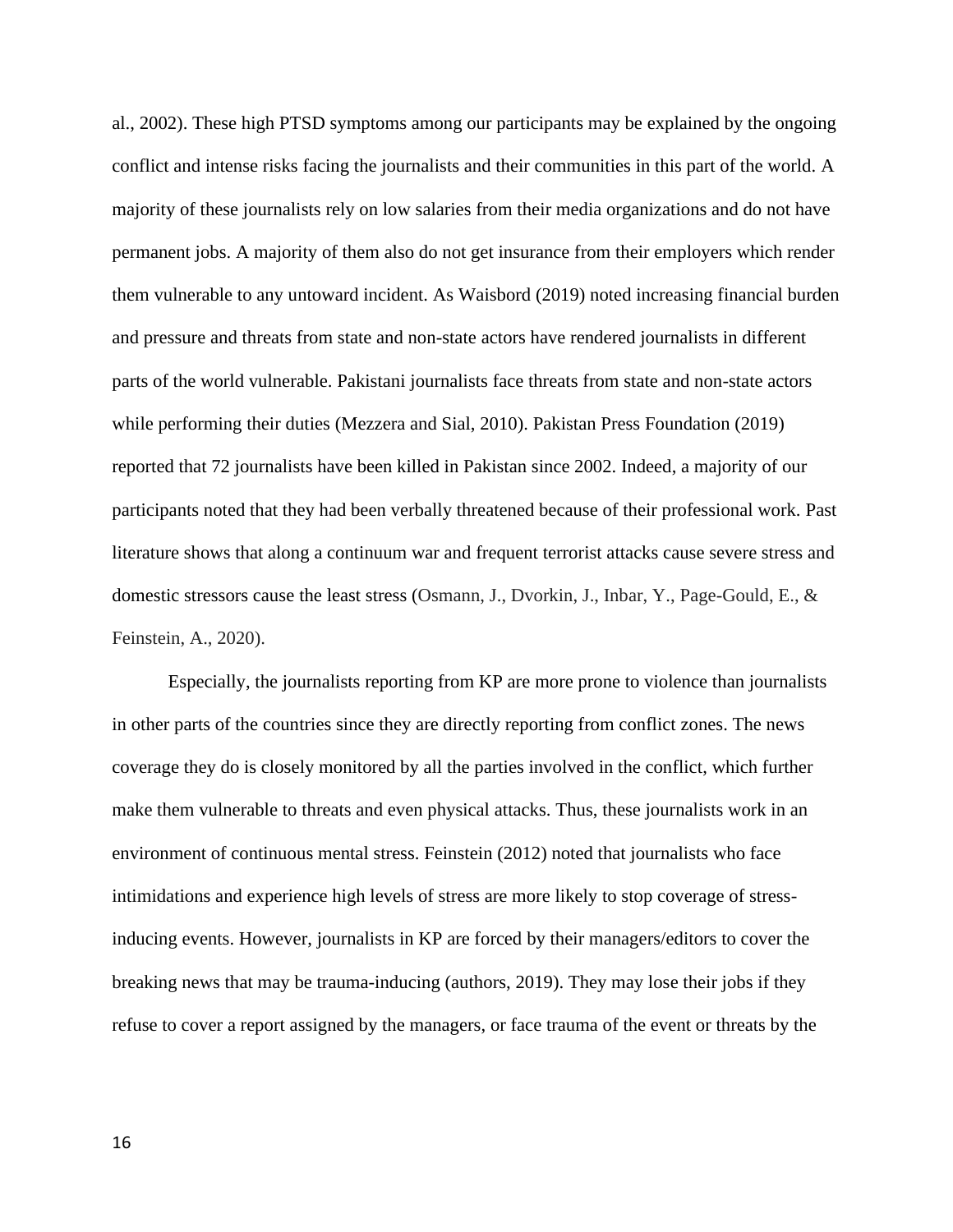parties involved. Therefore, the professional stressors may have contributed to the prevalence and severity of PTSD symptoms among this group of journalists.

Our sample is different than previous research in some ways. Past studies on trauma among journalists have distinguished between journalists who covered wars, and those who covered other topics (Feinstein, 2013; Feinstein et al., 2014; Feinstein et al., 2016; Feinstein et al., 2004; Newman et al., 2003; Pyevich et al., 2003; Smith et al., 2018; Hatanaka et al., 2010). These studies ignored the group of journalists who reported on regular issues from a conflict-hit or conflict-prone area such as the group of journalists in our study. Our participants were not designated "war reporters," nor did they cover war as a beat specifically. But since they were living in areas that were affected by ongoing conflict, they ended up covering conflict-related stories even if they were not trained for conflict or war reporting. **For example, a majority of our respondents noted that the most frequently covered traumatic events for them involved the coverage of people displaced by war.** 

As a consequence of the "war on terror," the Pakistani military launched its own war (using a euphemism 'military operation') against extremists/terrorists inside the country in areas bordering Afghanistan. Thousands of people were forced to leave their homes and settle in other areas as Internally Displaced Persons, or IDPs. Our participants indicated that covering this displacement was particularly traumatic for them.

Another important finding of this study is the identification of the ways in which journalists' styles of coping with stress contributed to the prevalence and severity of PTSD symptoms among them. Our findings showed that avoidant emotional coping and active emotional coping were the two coping styles that contributed significantly to participants' PTSD symptoms. Avoidant emotional coping was the most significant contributing coping style in the

17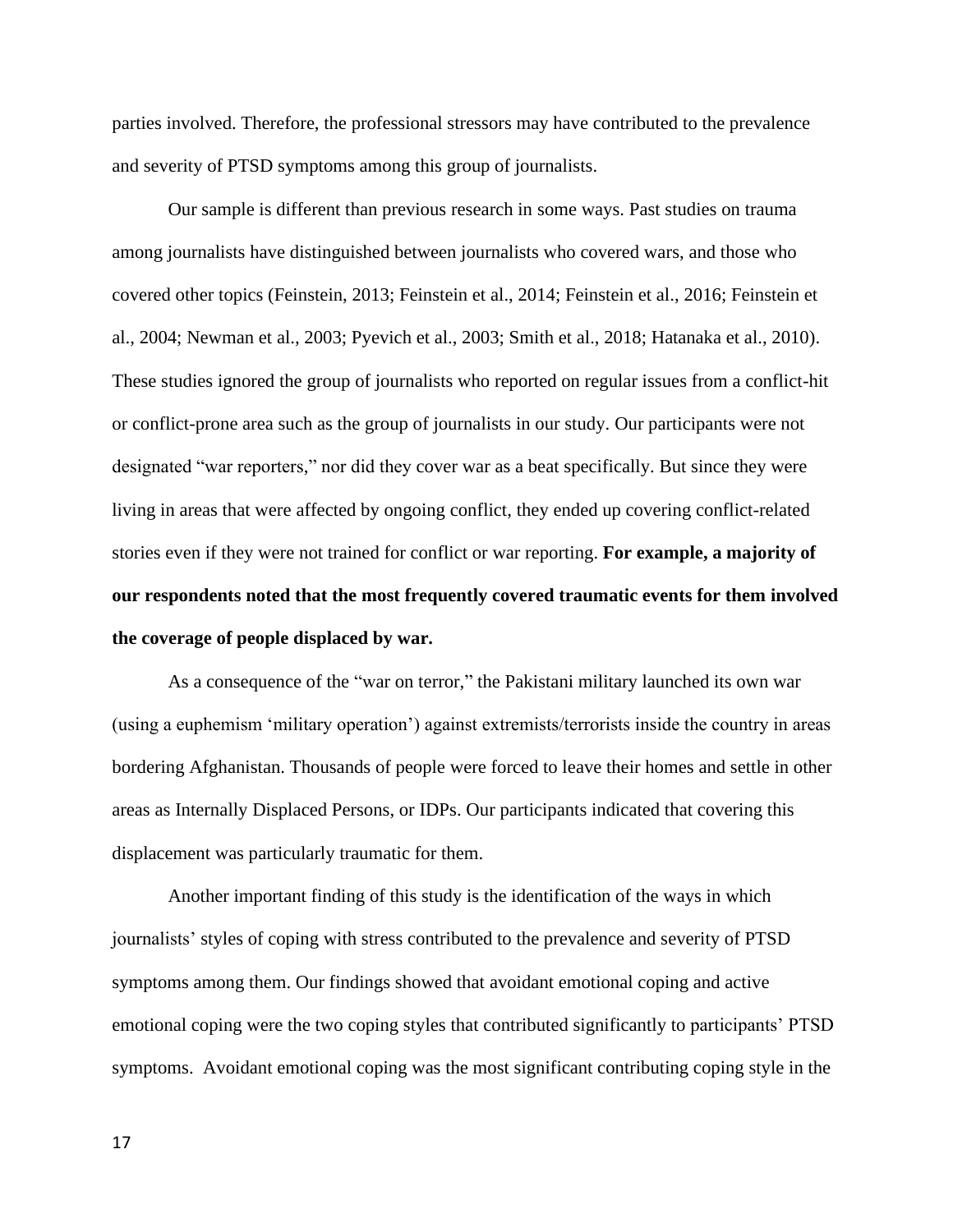model. The participants who used avoidant emotional coping (e.g., denial and self-distraction) had a higher prevalence of PTSD. This finding is consistent with past literature that suggest that emotional coping generally, and avoidant emotional coping specifically, is maladaptive and may result in higher symptoms of PTSD (Smith et al., 2018; Sutker et al., 1995).

Among Pakhtun communities specifically and in Pakistan generally, mental health is not considered a serious health issue. Pakistan lacks adequate resources for the diagnosis and treatment of mental health issues such as PTSD. The journalism schools also do not provide any training or education on mental health. Therefore, a majority of these journalists may not even know that they have PTSD symptoms. So, the cultural insignificance of mental health issues, lack of literacy and adequate resources, could explain why these journalists use avoidant emotional strategies such as self-distraction, denial, behavioral disengagement, self-blame, and substance use.

Surprisingly, active emotional coping (e.g., venting, positive reframing, humor, acceptance, and emotional support) were also positively related to having PTSD symptoms. This finding is unique because this type of coping has been proven adaptive in Western contexts (Badour et al., 2012; Boden et al., 2012), including among journalists (Smith et al., 2018). It is possible that KP journalists use active coping strategies when the PTSD symptoms increase, or that this type of coping is not beneficial in their cultural setting. For example, the uniqueness of this finding could be explained by the cultural context of KP. Mental health is a taboo subject in KP. A majority of these journalists may not know that they are experiencing PTSD and those who know they may not express their problems directly in order to avoid shaming in their communities. So, when they go through a stressful phase in their lives caused by the PTSD,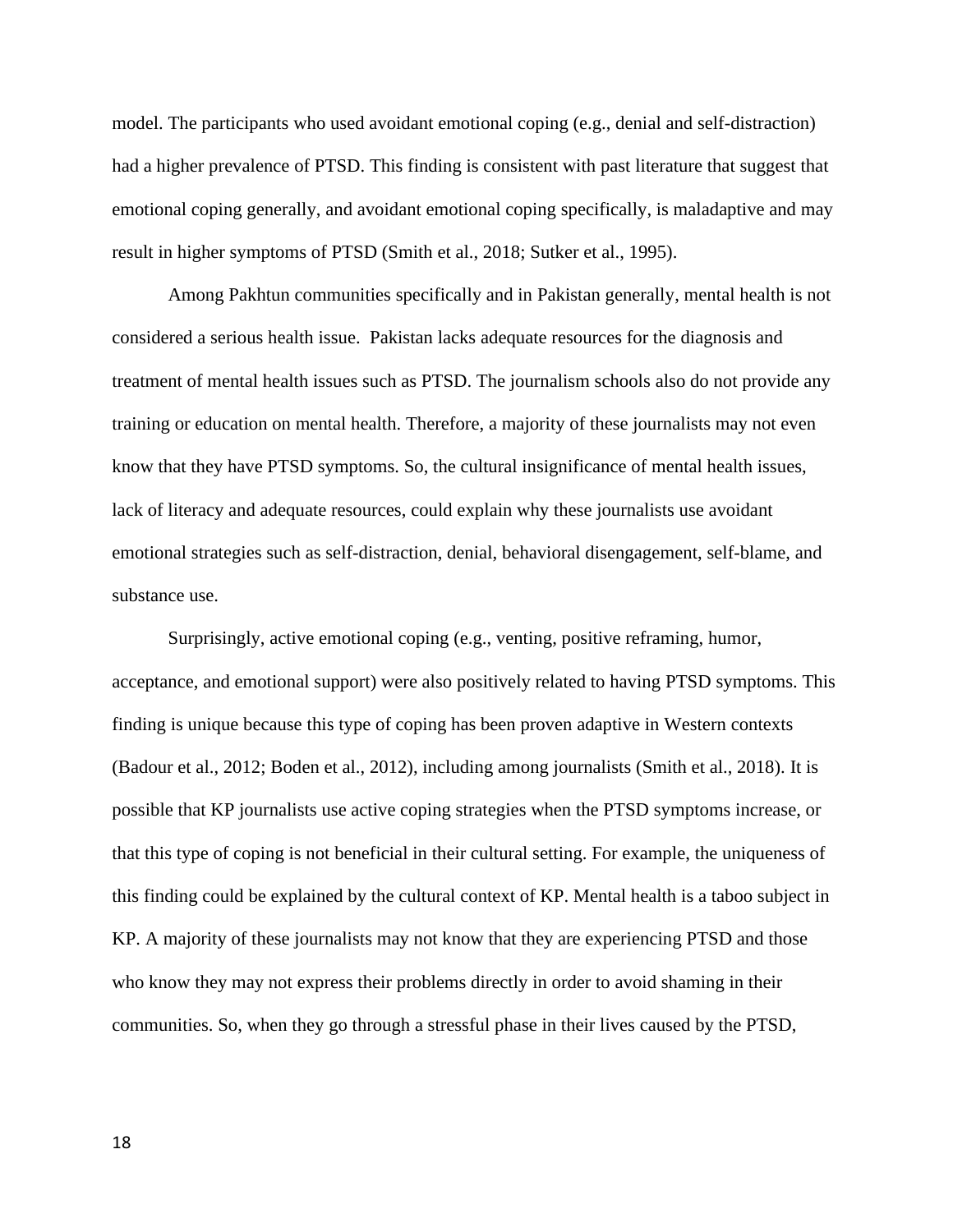instead of seeking active help they use coping strategies such as venting, positive reframing, humor, acceptance, and emotional support.

However, some of these strategies may not be helpful in the cultural setting of KP. For example, they may accept the fact that they are facing a problem that is causing them distress, but they may not know how to deal with that issue or where to go for help. They may reach out to their friends, colleagues or family members to seek emotional support but since the issue is considered taboo and the literacy rate about mental health is very low in that cultural context, they may not be able to express their feelings or emotions openly or the people they are talking to may not be able to provide any help or guidance. This may lead to further distress and increase in the severity of PTSD symptoms.

Future research should explore further this relationship. Moreover, problem-focused coping (e.g., active coping, planning, instrumental support, and religion) did not have any statistically significant individual contribution to the model. Overall, our findings show that journalists who use avoidant emotional and active emotional coping styles may experience more PTSD symptoms even if they are not exposed to work-related traumatic events very often.

## **Practical Implications**

Our study makes significant contributions to the understanding of mental health issues among journalists, especially those reporting from the small towns of the global South. Our findings highlight the need for an intervention plan for the regional journalists of Pakistan. The findings also suggest possible ways that organizations that help journalists deal with the mental health issues may be able to use to improve journalists' mental well-being. First, these institutions could arrange tailored trainings for these journalists. Whereas journalists in major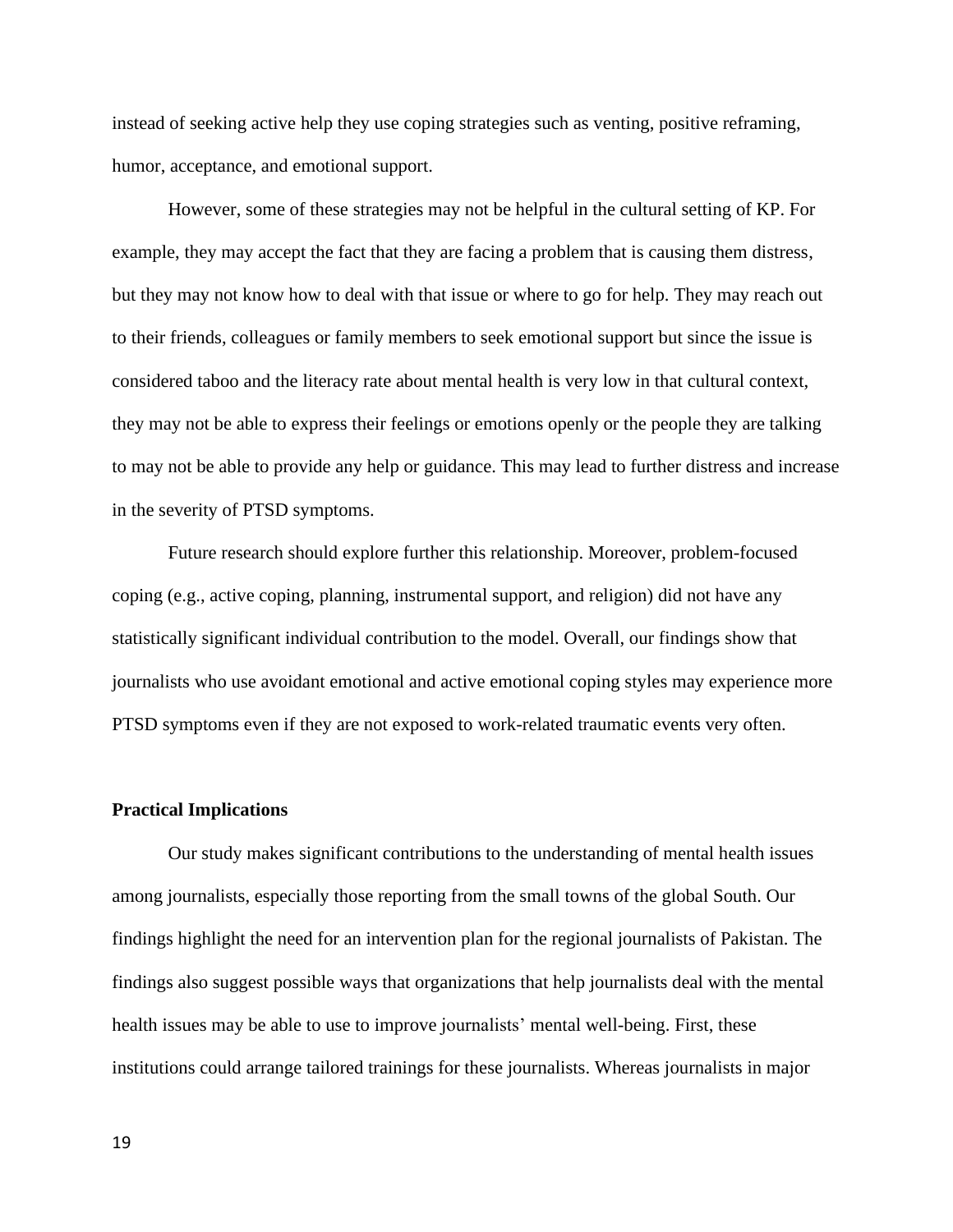cities of the countries have mental health resources available to them, regional journalists who are at a higher risk of PTSD due to living in and reporting from conflict areas, lack access to these resources. For example, while the Institute of Business Administration in Karachi's metropolitan area has established a trauma center for journalists, we recommend they reach out to the regional journalists who cannot take advantage of their services. Specifically, we suggest the organizations invite the regional journalists for group narrative therapy sessions (Khodayarifard and Sohrabpour, 2018), where they can share their news stories or arrange cognitive behavioral therapy sessions through video teleconferencing (Morland et al., 2011). Video teleconferencing can especially be useful for journalists in small towns who lack resources to approach mental health resources in general. The organizations can also create social media support pages for journalists where they can share the traumatic stories they went through and can provide social support to each other. Media owners and managers are an important part of the media production processes; they should be invited to take in-house steps to help the regional journalists deal with PTSD.

### **Limitations**

It is important to note that this study has some limitations. First, using a cross-sectional design prevented us from determining causality of the relationships reported regarding coping strategies and PTSD symptoms. Moreover, although the variables reported in this study accounted for a 71.7 % change in the PTSD scores, future research should identify additional factors that are associated with changes in PTSD among regional journalists in Pakistan. A multi-faceted model is needed to comprehensively understand the factors that influence PTSD symptoms among KP journalists. Furthermore, while we were able to reach a large sample of journalists in a hard-to-reach part of the world, it is possible that journalists who participated in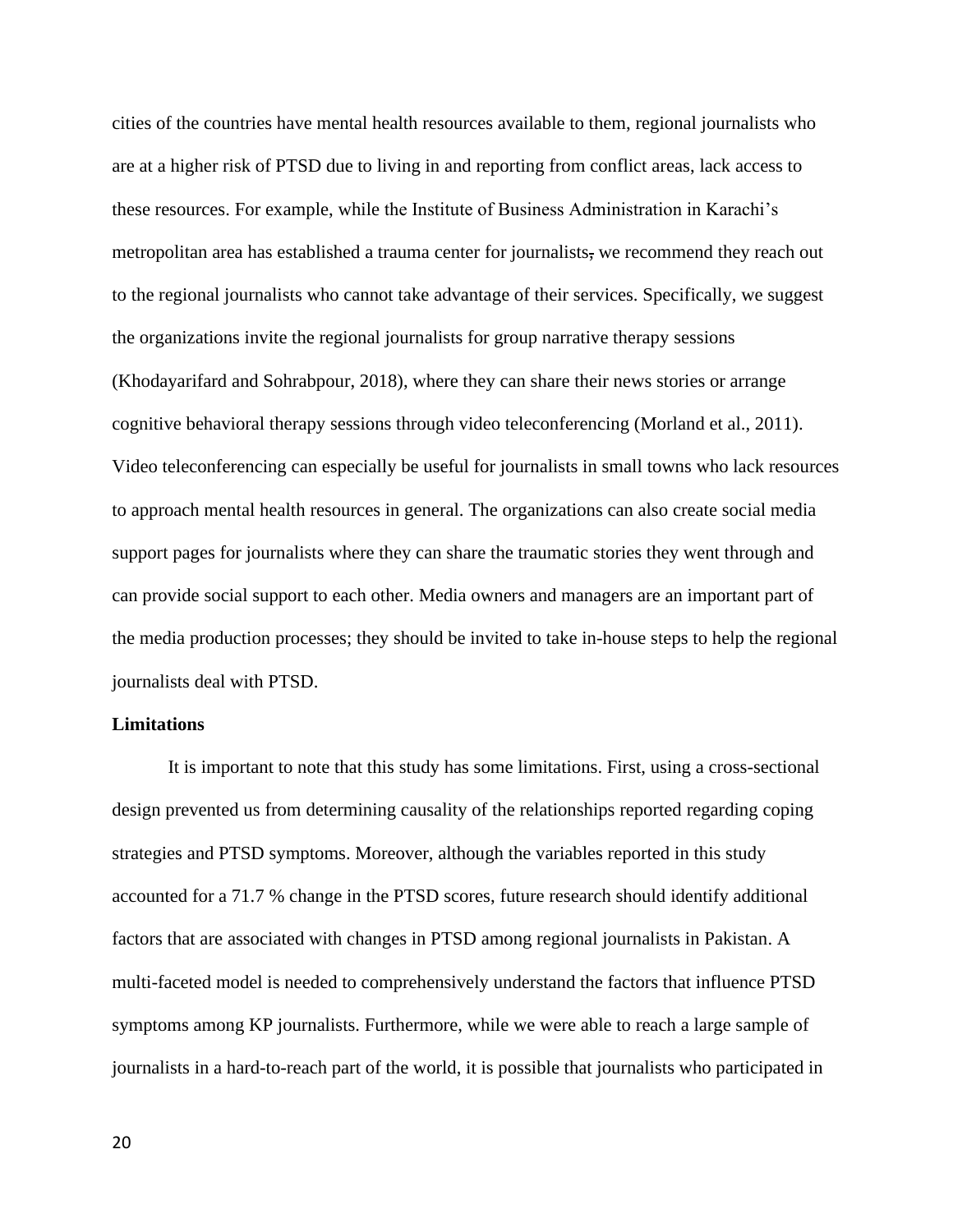our study were different from those who did not respond, or those who were not contacted. Future studies should examine the possibility of seeking funding to compensate participants and potentially reach different participants. Similarly, our focus on regional journalists in Pakistan means that the sample is not representative of the overall population of journalists in the country. Future studies should investigate PTSD among metropolitan-based Pakistani journalists.

**Funding:** This research received no specific grant from any funding agency in the public, commercial, or not-for-profit sectors.

## **Acknowledgement:** none

**Conflict of interests:** none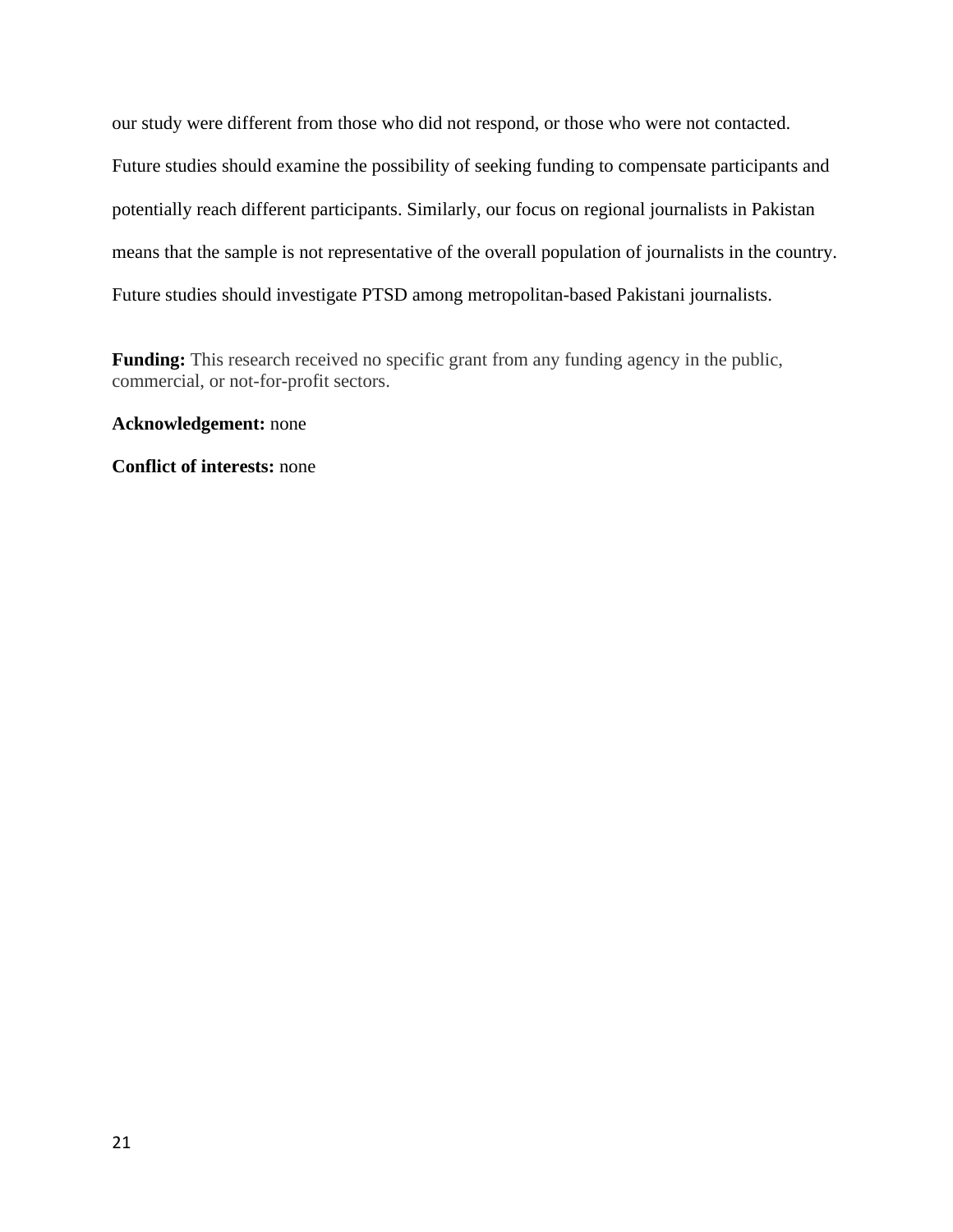## **References**

- Agaibi CE and Wilson JP. (2005) Trauma, PTSD, and resilience: A review of the literature. *Trauma, Violence, & Abuse* 6: 195-216.
- American Psychiatric Association. (1994) *Diagnostic and statistical manual of mental disorders (4th ed),* Washington, DC: American Psychological Association.
- Ananthan G. (2017) Trauma counseling for journalists: a profession in denial. *Media Asia* 44: 17- 20.
- Ashraf SI. (2018) How experience becomes a journalistic asset? A local reporter's perspective to understand conflict-sensitive reporting in the troubled pashtun belt of Pakistan. *Central Asia* 83: 173- 190.

Author (YYYY).

Author (YYYY).

- **Backholm K and Björkqvist K. (2010) The effects of exposure to crisis on well-being of journalists: A study of crisis-related factors predicting psychological health in a sample of Finnish journalists.** *Media, War & Conflict* **3: 138-151.**
- **Backholm K and Björkqvist K. (2012) The mediating effect of depression between exposure to potentially traumatic events and PTSD in news journalists.** *European Journal of Psychotraumatology* **3: 18388.**
- Badour CL, Blonigen DM, Boden MT, et al. (2012) A longitudinal test of the bi-directional relations between avoidance coping and PTSD severity during and after PTSD treatment. *Behaviour research and therapy* 50: 610-616.
- Baral IA and Bhagawati K. (2019) Post traumatic stress disorder and coping strategies among adult survivors of earthquake, Nepal. *BMC psychiatry* 19: 118.
- Basharat A, Zubair A and Mujeeb A. (2014) Psychological distress and coping strategies among families of missing persons in Pakistan. *Journal of the Indian Academy of Applied Psychology* 40: 211.
- Boden MT, Bonn-Miller MO, Vujanovic AA, et al. (2012) A prospective investigation of changes in avoidant and active coping and posttraumatic stress disorder symptoms among military Veteran. *Journal of Psychopathology and Behavioral Assessment* 34: 433-439.
- Bragazzi NL, Re TS and Zerbetto R. (2019) The Relationship Between Nomophobia and Maladaptive Coping Styles in a Sample of Italian Young Adults: Insights and Implications From a Cross-Sectional Study. *JMIR mental health* 6: e13154.
- Browne T, Evangeli M and Greenberg N. (2012) Trauma‐related guilt and posttraumatic stress among journalists. *Journal of Traumatic Stress* 25: 207-210.
- Buchanan M and Keats P. (2011) Coping with traumatic stress in journalism: A critical ethnographic study. *International journal of psychology* 46: 127-135.
- Carver CS. (1997) You want to measure coping but your protocol'too long: Consider the brief cope. *International journal of behavioral medicine* 4: 92.
- Committee to Protect Journalists. (2018) Acts of Intimidation: In Pakistan, journalists' fear and censorship grow even as fatal violence declines. Islamabad: Committee to Protect Journalists.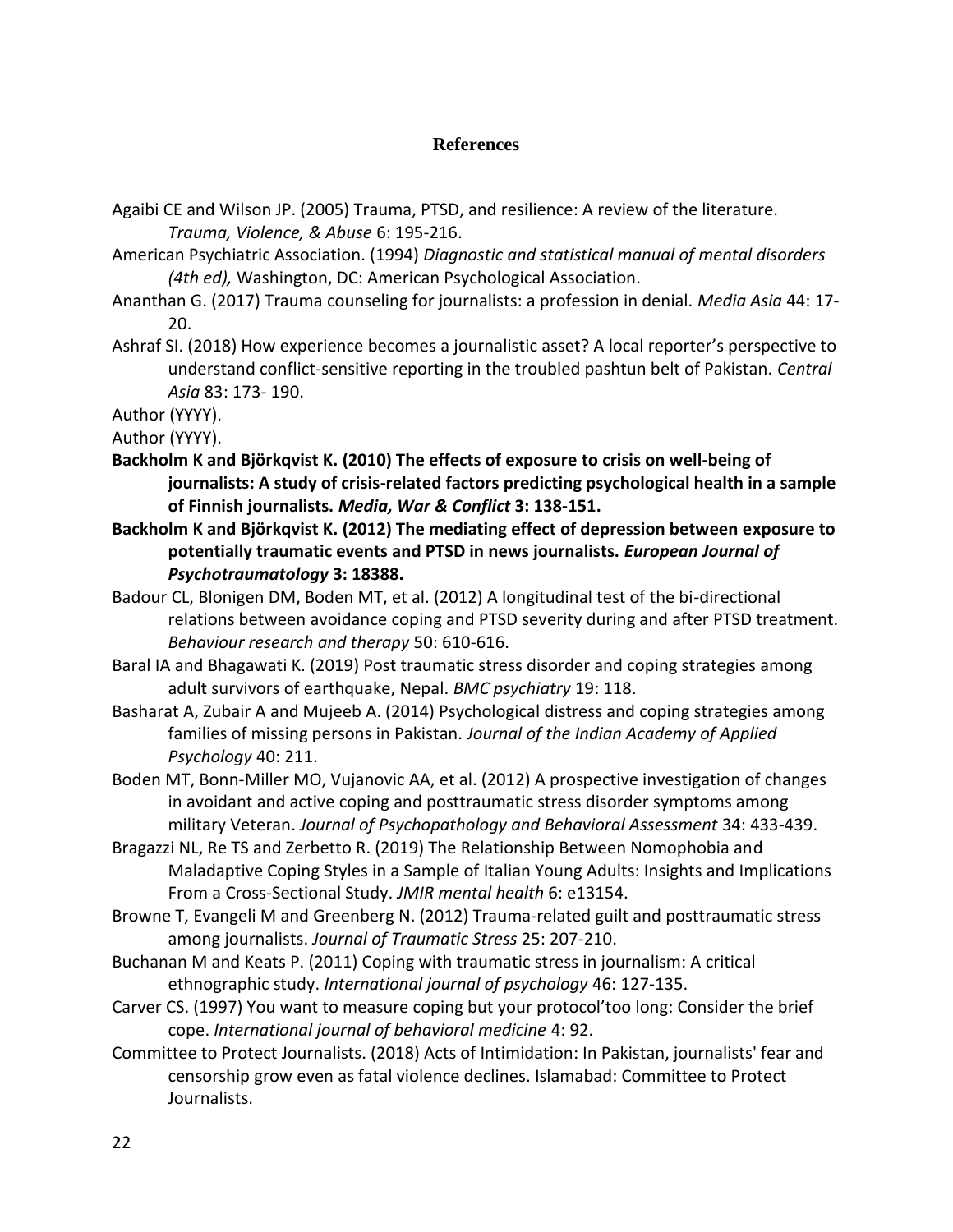Committee to Protect Journalists. (2019) Drop in journalist killings in Pakistan masks decline in press freedom. New York: Committee to Protect Journalists.

Dickinson R and Memon B. (2012) Press clubs, the journalistic field and the practice of journalism in Pakistan. *Journalism Studies* 13: 616-632.

Dworznik G. (2006) Journalism and trauma: How reporters and photographers make sense of what they see. *Journalism Studies* 7: 534-553.

Dworznik G. (2011) Factors contributing to PTSD and compassion fatigue in television news workers. *International Journal of Business, Humanities, and Technology* 1: 22-32.

Dworznik-Hoak G. (2019) Weathering the Storm: Occupational Stress in Journalists Who Covered Hurricane Harvey. *Journalism Studies*: 1-19.

Feinstein A. (2012) Mexican journalists: An investigation of their emotional health. *Journal of Traumatic Stress* 25: 480-483.

Feinstein A. (2013) Mexican journalists and journalists covering war: a comparison of psychological wellbeing. *Journal of Aggression, Conflict and Peace Research* 5: 77-85.

Feinstein A, Audet B and Waknine E. (2014) Witnessing images of extreme violence: a psychological study of journalists in the newsroom. *JRSM open* 5: 2054270414533323.

Feinstein A, Feinstein S, Behari M, et al. (2016) The psychological wellbeing of Iranian journalists: a descriptive study. *JRSM open* 7: 2054270416675560.

Feinstein A, Owen J and Blair N. (2002) A hazardous profession: war, journalists, and psychopathology. *American journal of psychiatry* 159: 1570-1575.

Feinstein A, Owen J and Blair N. (2004) A Hazardous Profession: War, Journalists, and Psychopathology. *Year Book of Psychiatry & Applied Mental Health* 2004: 227-228.

Feinstein A and Phil M. (2006) *Journalists under fire: The psychological hazards of covering war*: JHU Press.

Feinstein A, Wanga J and Owen J. (2015) The psychological effects of reporting extreme violence: a study of Kenyan journalists. *JRSM open* 6: 2054270415602828.

Flores Morales R, Reyes Pérez V and Reidl Martínez LM. (2012) Posttraumatic stress symptoms in Mexican journalists covering the drug war. *Suma Psicológica* 19: 7-17.

Hatanaka M, Matsui Y, Ando K, et al. (2010) Traumatic stress in Japanese broadcast journalists. *Journal of Traumatic Stress: Official Publication of The International Society for Traumatic Stress Studies* 23: 173-177.

Heloani R. (2005) Vivendo no limite: quem são nossos formadores de opinião? *Revista USP*: 148-168.

Hussain Z. (2012) Pakistan's most dangerous place. *The Wilson Quarterly (1976-)* 36: 16-21.

Ikizer G, Karanci AN and Kocaoglan S. (2019) Working in the Midst of Trauma: Exposure and Coping in News Camera Operators. *Journal of loss and trauma* 24: 356-368.

Imran N, Tariq KF, Pervez MI, et al. (2016) Medical students' stress, psychological morbidity, and coping strategies: a cross-sectional study from Pakistan. *Academic Psychiatry* 40: 92-96.

Khan AU. (2011) *News media and journalism in Pakistan*: Lambert.

Khodayarifard M and Sohrabpour G. (2018) Effectiveness of Narrative Therapy in Groups on Psychological Well-being and Distress of Iranian Women with Addicted Husbands. *Addiction & health* 10: 1.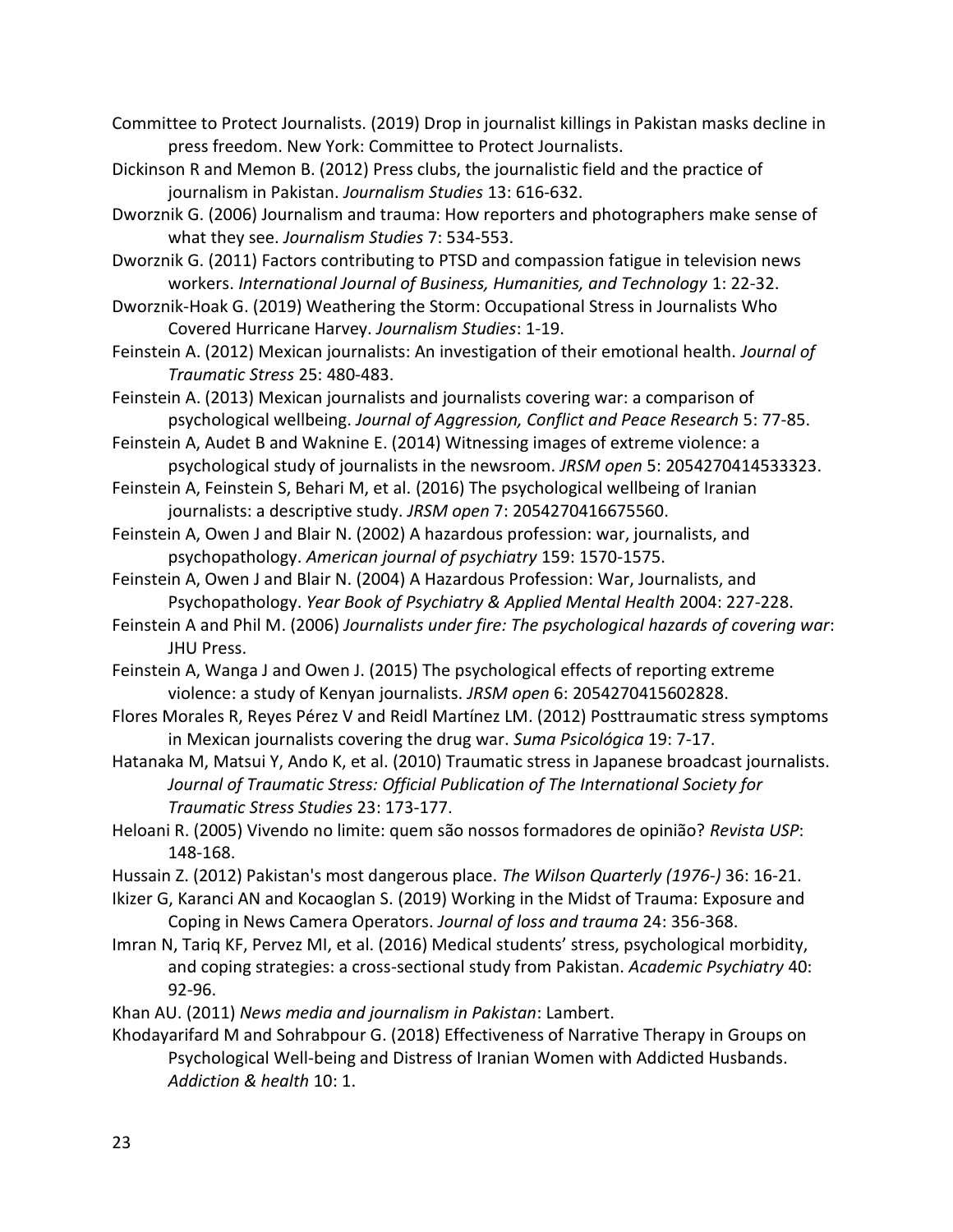Lee M, Ha EH and Pae JK. (2018) The exposure to traumatic events and symptoms of posttraumatic stress disorder among Korean journalists. *Journalism* 19: 1308-1325.

MacDonald J, Hodgins G and Saliba A. (2017) Trauma exposure in journalists: A systematic literature review. *Fusion Journal* 11: 1-17.

Marais A and Stuart A. (2005) The role of temperament in the development of post-traumatic stress disorder amongst journalists. *South African Journal of Psychology* 35: 89-105.

Mezzera M and Sial S. (2010) Media and Governance in Pakistan: A controversial yet essential relationship *IFP Democratisation and Transitional Justice Cluster Country case study: Pakistan.* Brussels: Initiative For Peacebuilding, 1-48.

Mohanraj R, Jeyaseelan V, Kumar S, et al. (2015) Cultural adaptation of the brief COPE for persons living with HIV/AIDS in southern India. *AIDS and Behavior* 19: 341-351.

Monteiro S, Marques Pinto A and Roberto MS. (2016) Job demands, coping, and impacts of occupational stress among journalists: A systematic review. *European Journal of Work and Organizational Psychology* 25: 751-772.

Morales RF, Pérez VR and Martínez LMR. (2012) Síntomas de estrés postraumático (EPT) en periodistas mexicanos que cubren la guerra contra el narcotráfico. *Suma Psicológica* 19: 7-17.

Morales RF, Pérez VR and Martínez LMR. (2014) El impacto psicológico de la guerra contra el narcotráfico en periodistas mexicanos. *Revista Colombiana de Psicología* 23: 177-193.

Morland LA, Hynes AK, Mackintosh MA, et al. (2011) Group cognitive processing therapy delivered to veterans via telehealth: A pilot cohort. *Journal of Traumatic Stress* 24: 465- 469.

Newman E, Simpson R and Handschuh D. (2003) Trauma exposure and post‐traumatic stress disorder among photojournalists. *Visual Communication Quarterly* 10: 4-13.

Pakistan Press Foundation. (2019) 72 journalists murdered in Pakistan since 2002. Karachi.

**PEMRA. (2020, July 05). Licensing. Retrieved July 20, 2020, from http://www.pemra.gov.pk/**

Prati G and Pietrantoni L. (2009) Optimism, social support, and coping strategies as factors contributing to posttraumatic growth: A meta-analysis. *Journal of loss and trauma* 14: 364-388.

Pyevich CM, Newman E and Daleiden E. (2003) The relationship among cognitive schemas, job‐ related traumatic exposure, and posttraumatic stress disorder in journalists. *Journal of Traumatic Stress: Official Publication of The International Society for Traumatic Stress Studies* 16: 325-328.

Reinardy S. (2012) Job security, satisfaction influence work commitment. *Newspaper Research Journal* 33: 54-70.

Ricchiardi S. (2012) Challenges for Independent News Media in Pakistan. Washington DC: Center for International Media Assistance

National Endowment for Democracy, 1-52.

- Ruggiero KJ, Del Ben K, Scotti JR, et al. (2003) Psychometric properties of the PTSD Checklist— Civilian version. *Journal of Traumatic Stress* 16: 495-502.
- Schnider KR, Elhai JD and Gray MJ. (2007) Coping style use predicts posttraumatic stress and complicated grief symptom severity among college students reporting a traumatic loss. *Journal of Counseling Psychology* 54: 344.